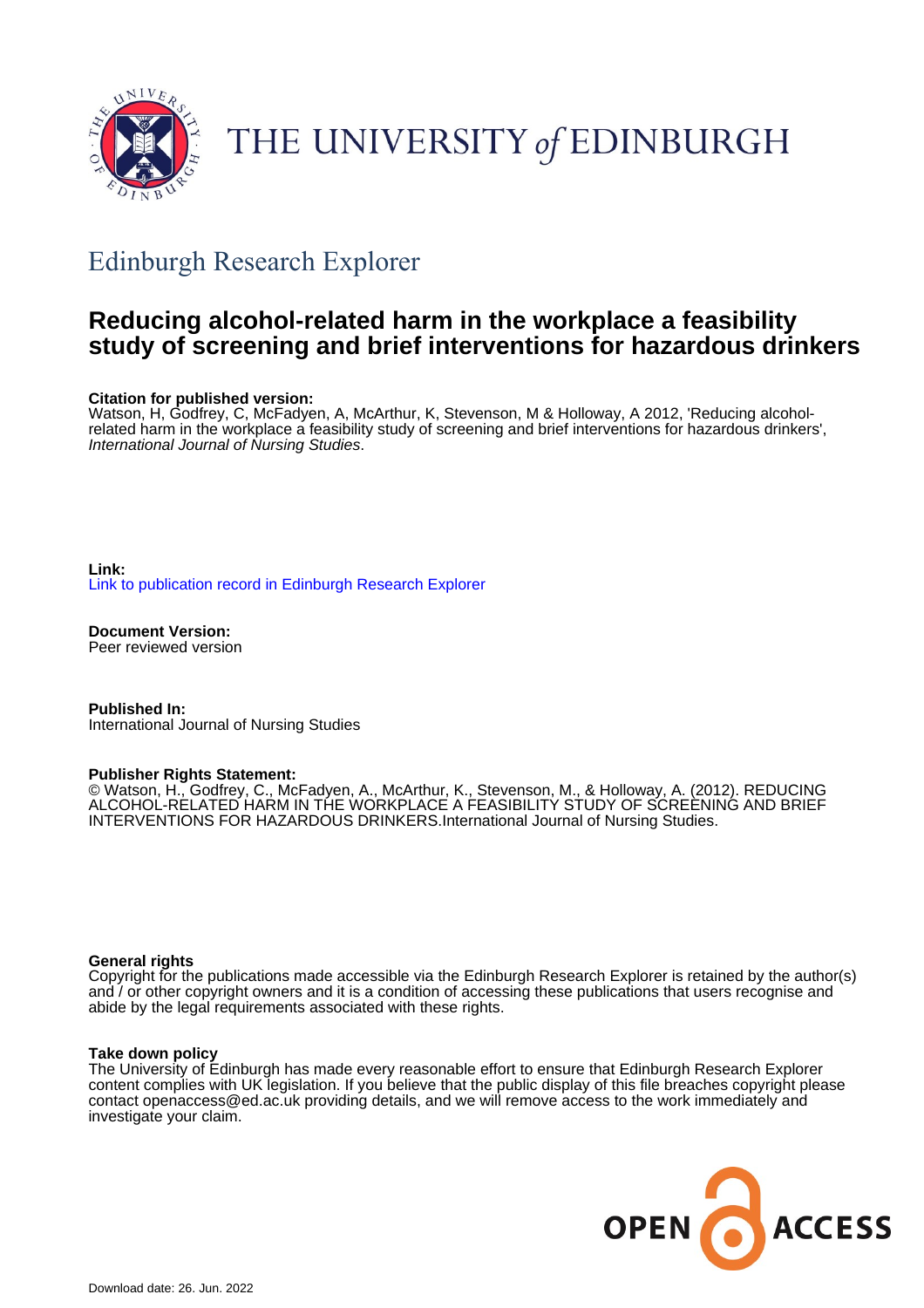#### **REDUCING ALCOHOL-RELATED HARM IN THE WORKPLACE A FEASIBILITY STUDY OF SCREENING AND BRIEF INTERVENTIONS FOR HAZARDOUS DRINKERS.**

#### **Abstract**

**Aims:** To explore the feasibility and cost effectiveness of screening and delivery of a brief intervention for hazardous drinking employees.

**Methods:** A pilot randomised controlled trial of a brief intervention delivered by an Occupational Health nurse versus no delivery of brief intervention (control group) conducted in a Local Authority Council (LCA) in the United Kingdom. Changes in quality of life and economic indicators were measured by the EQ-5D.

**Results:** 627 employees were screened of whom 163 (26.01%) fulfilled the inclusion criteria with a total of 57 (35%) agreeing to participate. No significant differences were found between the groups for baseline demographics or levels/patterns of alcohol consumption. A statistically significant effect was found in the mean AUDIT scores over time ( $F = 8.96$ ,  $p = 0.004$ ) but not for group ( $F = 0.017$ ,  $p =$ 0.896), and no significant interaction was found ( $F = 0.148$ ,  $p = 0.702$ ). The cost of each intervention was calculated at £12.48, the difference in service costs was calculated at £344.50 per person; that is there was a net saving of health and other care costs in the intervention group compared to the control group. The QALYs fell in both intervention and control groups, the difference -0.002 –(-0.010) yields a net advantage of the intervention of 0.008 QALYs.

**Conclusion:** The main results from this pilot study suggest that alcohol brief interventions delivered in the workplace may offer the potential to reduce alcohol-related harm and save public sector resources. A fully powered multi-centre trial is warranted to contribute to the current evidence base and explore further the potential of alcohol brief interventions in the workplace. In a full trial the recruitment method may need to be re-considered.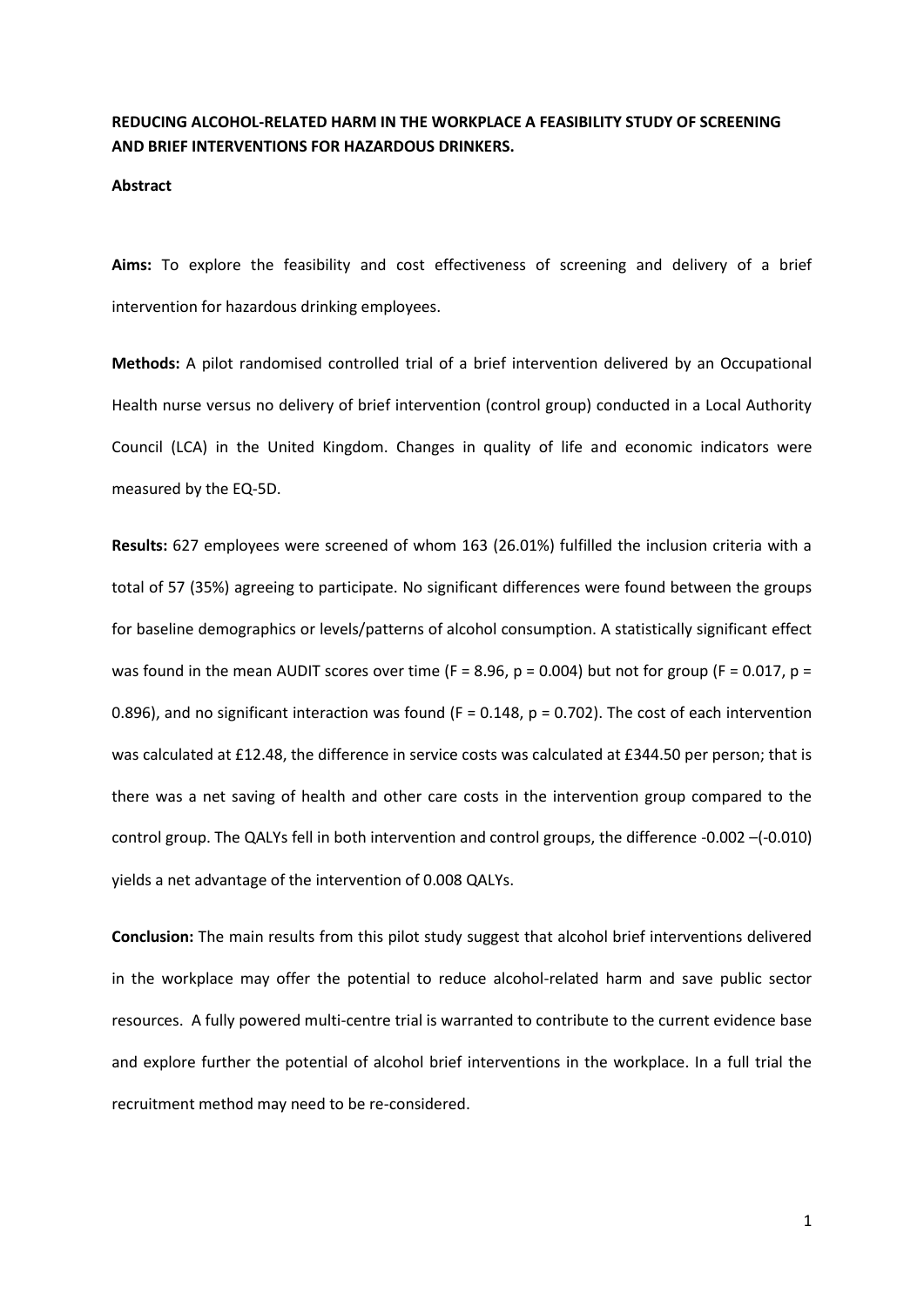#### **INTRODUCTION**

The most recent findings, based on the General Lifestyle Survey Overview 2010, suggest that 43% and 37% of working men and women respectively in the United Kingdom (UK)consume alcohol at levels that exceed the daily benchmarks (Office for National Statistics [ONS], 2010). The negative impact of hazardous and harmful drinking on health and wellbeing for individuals and at societal level is well documented (World Health Organisation [WHO], 2014) being identified as the second largest risk factor for disease burden in Europe and the leading risk factor in the Americas and the Western Pacific (WHO, 2014). Hazardous drinking has been described as a pattern of drinking where there is an absence of any current disorder but with an increased risk of harmful consequences for the user (Babor et al 2001). Whilst harmful drinking is considered as patterns of consumption that has resulted in the individual already experiencing psychological, physical and social consequences (Babor et al 2001).

In the UK (Bayley et al, 2011, National Institute for Health and Care Excellence (NICE), 2008, Scottish Government, 2008), European Union (Anderson, 2010), Australia (Australian Institute of Health & Welfare, 2010, Collins & Lapsley, 2008), Canada (Rehm et al, 2006), Asia (Thavorncharoensap et al, 2006) and United States of America [USA] (Harwood, 2000) the impact of alcohol consumption on economic efficiency and productivity within the workplace has been identified.

Employed men (73%) and women (62%) are more likely to have drunk alcohol in the previous week than those who are unemployed or economically inactive (ONS, 2010). The cost of alcohol misuse through lost productivity in England was estimated to be £6.4B (Cabinet Office, 2004). In Scotland it was conservatively estimated that over 1 million sick days are lost from the workplace as a result of alcohol dependence (Varney & Guest, 2002). The cost of alcohol misuse to the Scottish taxpayers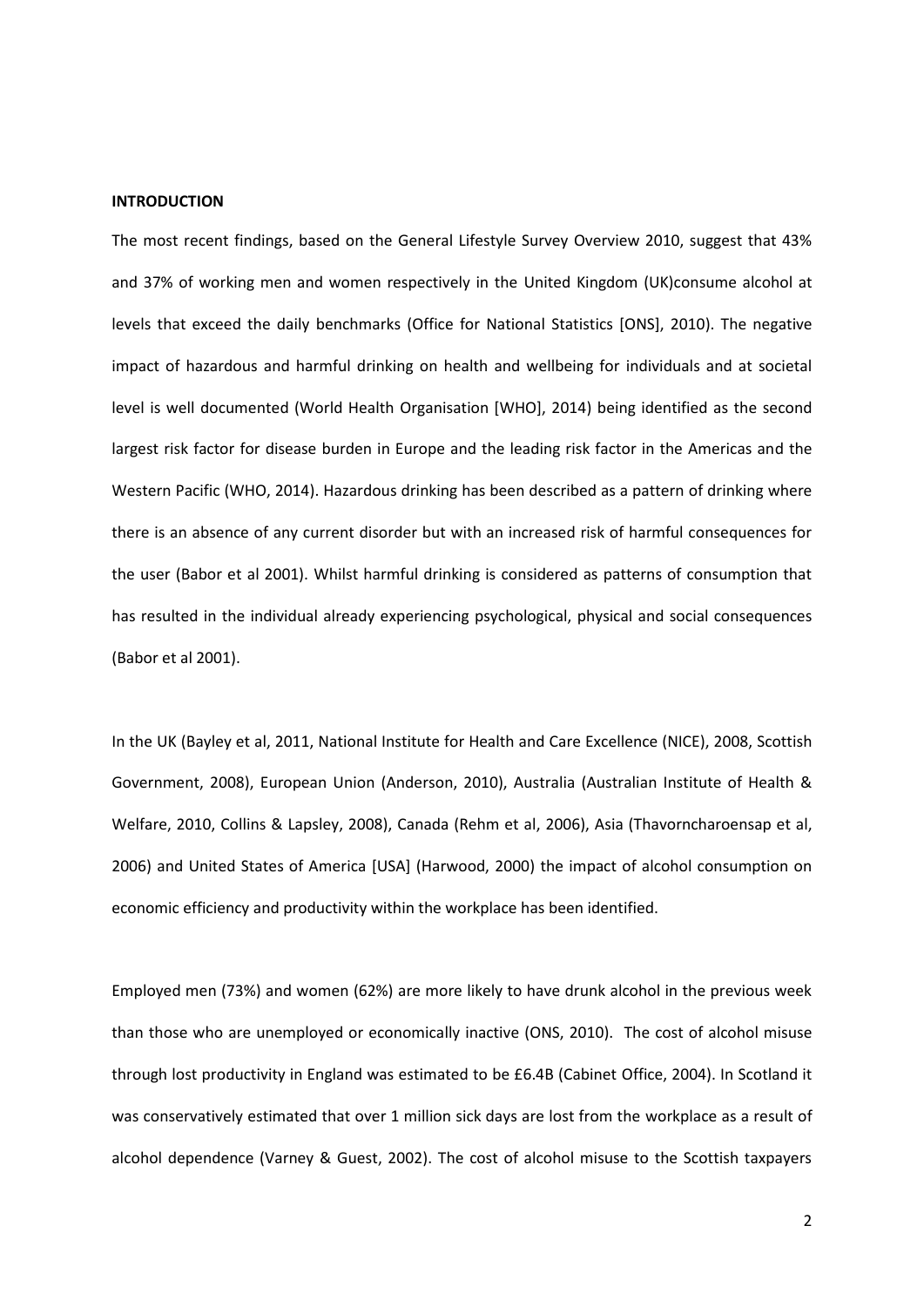could be around £3.56 billion per year (Scottish Government Social Research, 2010). Problems that can affect organisations include poor performance at work and reduced productivity, increased staff turnover and loss of experienced staff, increased accident rates, stress and low morale and damage to an organisation's reputation and image (Alcohol Concern, 2001, 2006, Godfrey, 1997). Most recently the Institute of Alcohol Studies (2013) reported that 77% of employers identified alcohol as a principle threat to the wellbeing of employees, the Science Group of the Alcohol and Health Forum (2011) considered the impact of alcohol on work and productivity, with the British Medical Association (BMA, 2014)

There is increasing focus on prevention to help improve the nation's health and reduce health inequalities (Marmot, 2010). In the USA, Roman & Blum (2002) advocated the considerable potential workplace programmes can have in preventing and reducing alcohol-related problems among employees. The Health Departments for both Scotland and England have highlighted the importance of Occupational Health Services in providing screening and interventions on a range of lifestyle issues (DoH, 2004, Scottish Executive 2003). Access to Occupational Health Services among employers ranges between 15% - 96% across Europe (Pilkington et al, 2002), and are increasingly available to the working population in the United Kingdom (Nicholson, 2002). An evidence based review suggests that workplace interventions have a critical role to play not only in the workplace but also in the health of society (VicHealth, 2012). Within Europe, the European Commission launched the Focus on Alcohol Safe Environment (FASE) project with the aim of building capacity at the European, country, regional and municipal levels to bring together the best practices in workplace strategies to reduce the impact of harmful and hazardous alcohol consumption on the economy (Koeppe, 2010).

The implementation of health promotion in the workplace and achievement of a reduction in hazardous/harmful drinking are key objectives of a range of national and international public health policy documents such as Improving Scotland's Health: the Challenge (Scottish Executive, 2003),

3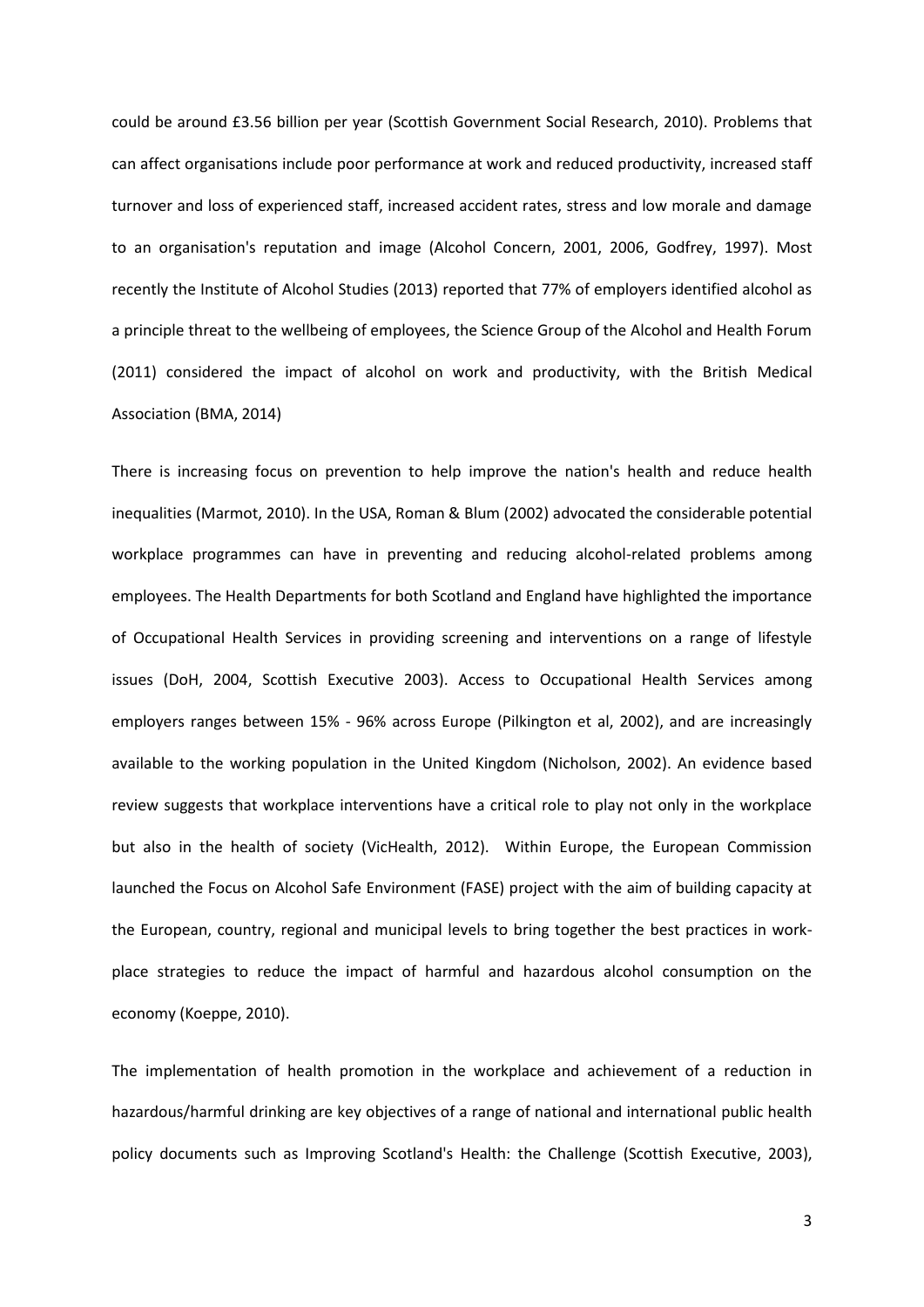Choosing Health (DoH, 2004), Health for All in the 21st Century (WHO, 2006) and Eurocare Recommendations for a future EU Alcohol Strategy (Eurocare European Alcohol Policy Alliance, 2012). Despite this, the Health Development Agency (2004) has suggested that few Occupational Health Services in the United Kingdom offer lifestyle screening unlike some Scandinavian countries (Aalto et al, 1999, Hermansson et al, 2003) which offer periodic health checks routinely in the workplace. Such activities could provide an opportunity for screening for hazardous/harmful levels and patterns of alcohol consumption. In her review of the health of Britain's working age population, Dame Carol Black identified the major influence that the working environment can have on employees' well-being alongside the key role of Occupational Health (Black, 2008).

There is also convincing evidence of the benefits of generic health professionals providing a brief intervention, in the form of simple advice or brief counselling to patients in primary care for those whose levels and patterns of consumption place them at risk of developing alcohol dependency (Kaner et al, 2007, Moyer et al, 2002). Such interventions have been shown to be cost effective when delivered in this setting (Drummond et al, 2003, Kaner et al, 2009, Ludbrook et al, 2002). Despite nurses being the largest group of health professionals, who often are the first to come into contact with individuals experiencing alcohol-related harm, the evidence does suggest that they are not engaging with this role (Holloway et al, 2013). Lack of education, role legitimacy, lack of clinical confidence and an uneasiness in raising the issue are all identified as barriers (Holloway & Webster, 2013).

The existing evidence on workplace alcohol interventions demonstrates that implementation of Screening and Brief Interventions (SBIs) is feasible and in some cases has the potential to provide beneficial results (Bayley et al, 2011, Hermansson et al, 2010, Richmond et al, 2000). In a systematic review Webb et al (2009) identified only 10 studies of which only four had employed a Randomised Controlled Trial (RCT) design. The small numbers of studies published suffer from various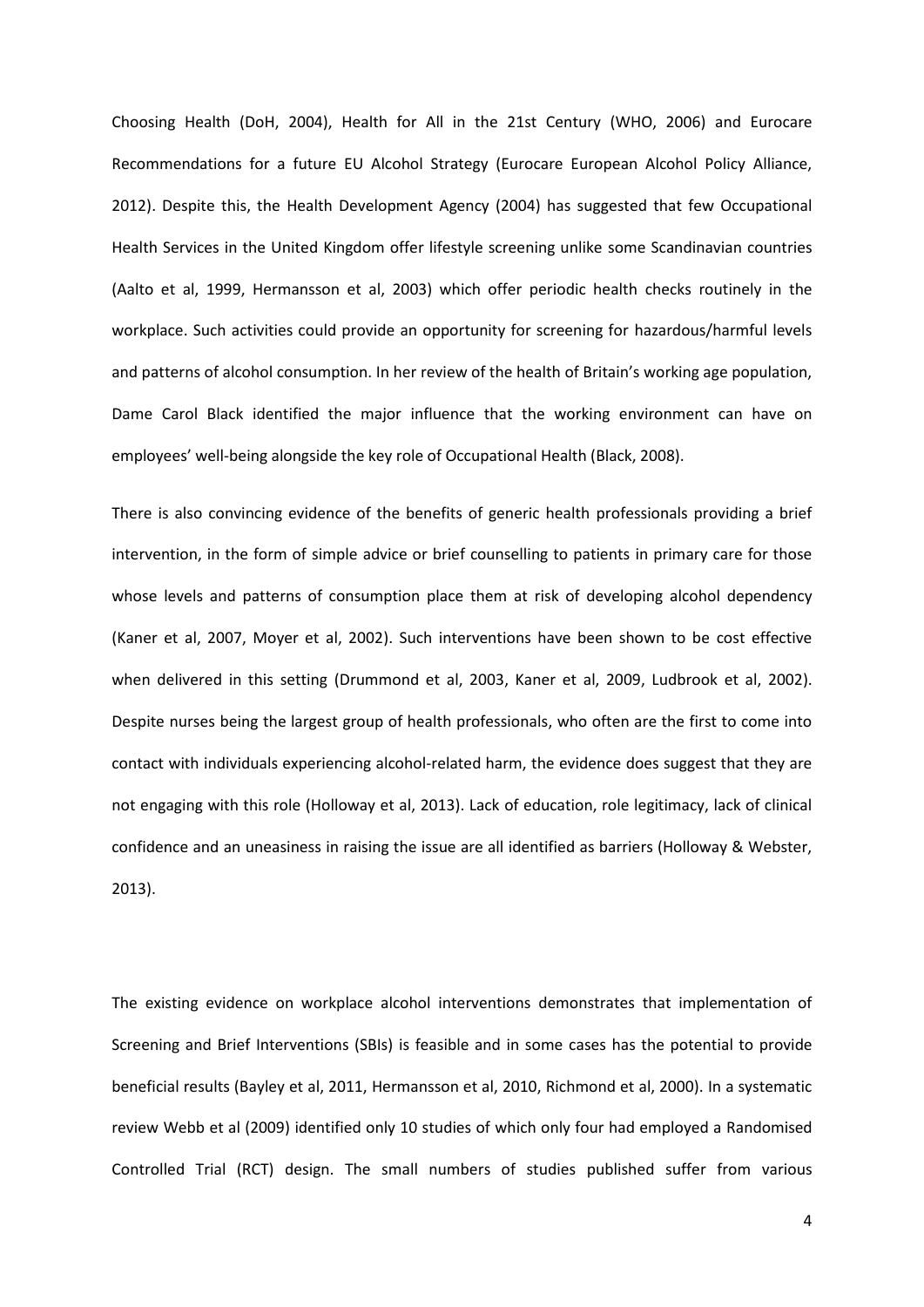methodological weaknesses in relation to design, interventions and measures employed as well as the variety of workplaces they have been carried out in (Hermansson et al, 2010, Webb et al, 2009).

In this study, we report the results of a study of the feasibility and cost effectiveness of screening employees for hazardous drinking prior to conducting a pilot parallel-group RCT of a brief intervention, delivered by an occupational health nurse.

#### **METHODS**

#### *Setting*

The study was conducted in a LCA in the United Kingdom which at the time of recruitment employed 7,522 people within four service designations, namely Corporate Services, Educational Services, Social Services, and Property Services.

#### **Sample size**

Based on figures from a previous study (Aalto et al, 1999) in which employees were screened by Occupational Health Services to determine eligibility for recruitment to a brief intervention study, 9.4% of the total sample were identified as 'heavy drinkers'. We assumed a consent rate of 75% to the intervention study and estimated that 900 employees would be required to be screened to identify a sample of 63 hazardous drinkers. The number of employees that was ultimately required was 1,514.

#### *Study population and recruitment*

Employees' posts were categorised according to the classification used in the 2006 General Household Survey (ONS, 2006) as a), managerial and professional occupations, b), intermediate occupations, and c), routine and manual occupations. Computer generated random numbers were used initially to identify potential participants from a numbered list that gave the occupational categories of the employees. All employees were eligible to participate. The sample was stratified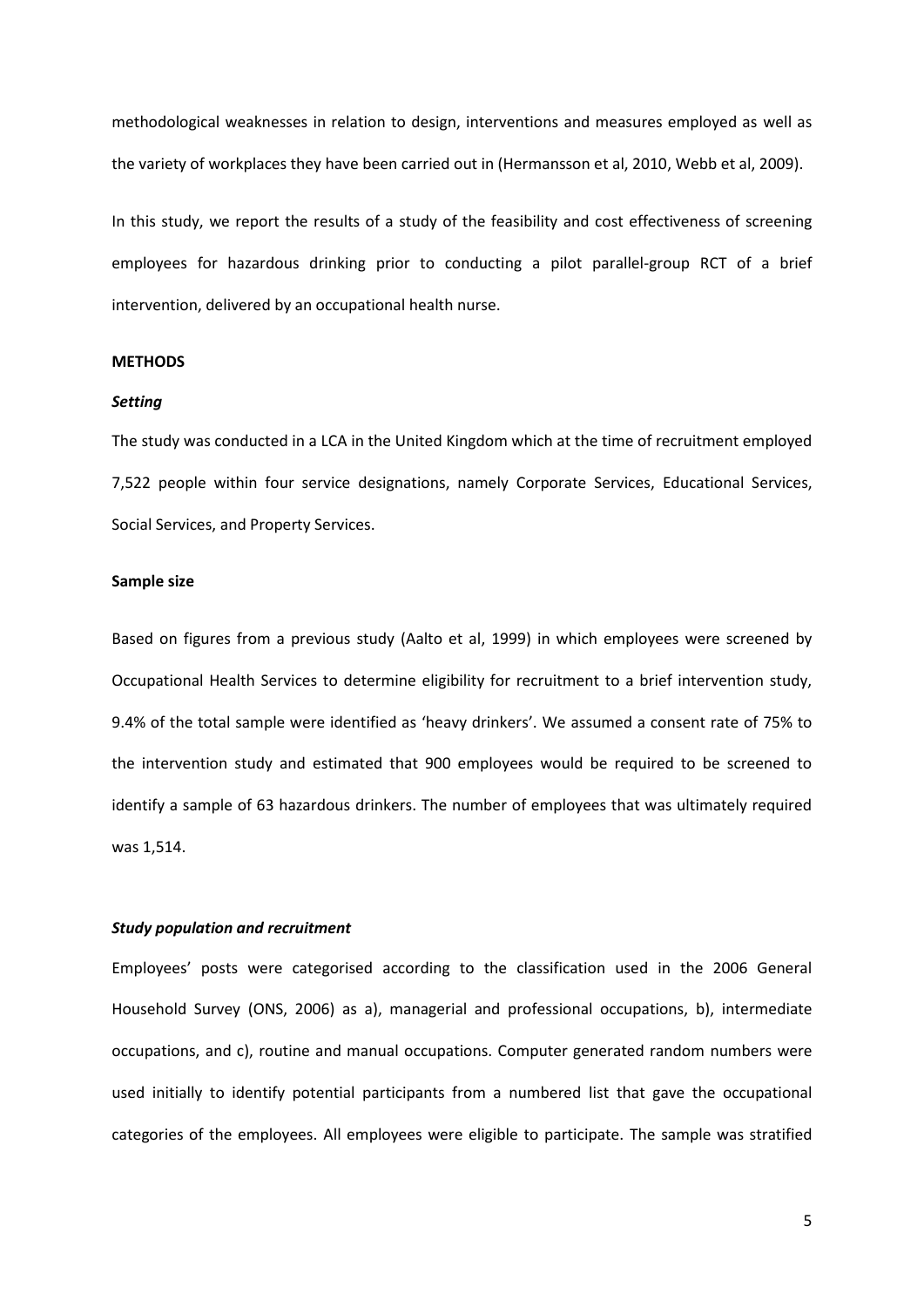such that the proportions selected for recruitment reflected the profile of the service designation populations of the LCA.

Recruitment proceeded at a lower rate than originally anticipated. From the 900 employees initially screened we were 24 short of the target 63 hazardous drinkers required. As such an additional 300 employees were selected and invited resulting in a further 24 hazardous drinkers identified of which 8 consented to participate in the trial. A different approach to recruitment was then explored in an attempt to reach the target of 63. Following discussion and approval from the Council's Principal Health and Safety Advisor and the Senior Occupational Health Nurse, the research assistant distributed questionnaires in the waiting room whilst employees waited for their Occupational Health appointments. However, this did not prove a cost effective use of the researchers' time within the limits of the study resources, with no patients recruited to the trial. A final 3rd mailing of screening questionnaires followed which yielded 11 more participants recruited to trial.

Those selected for recruitment were given information by letter about the purpose and nature of the study. They were informed that the purpose of this stage of the study was to conduct a general health and lifestyle survey and it informed them that they may be invited to take part in a future stage of the study. A survey questionnaire which incorporated the Alcohol Use Disorders Identification Test (AUDIT) (Babor et al, 2001), instructions for completion and return, and a stamped addressed envelope were enclosed. Those completing and returning the lifestyle survey and identified as consuming alcohol at a hazardous level by the AUDIT were sent a letter of invitation to take part in the study trial. Individuals who responded to the screening questionnaires saying that they would like to stop smoking and/or make improvements to their diet were sent a booklet designed to promote the relevant health behaviour change used by the local NHS Health Promotion Department as well as information on local support agencies. Screened participants who were excluded from the RCT on grounds of harmful drinking as identified by the AUDIT tool were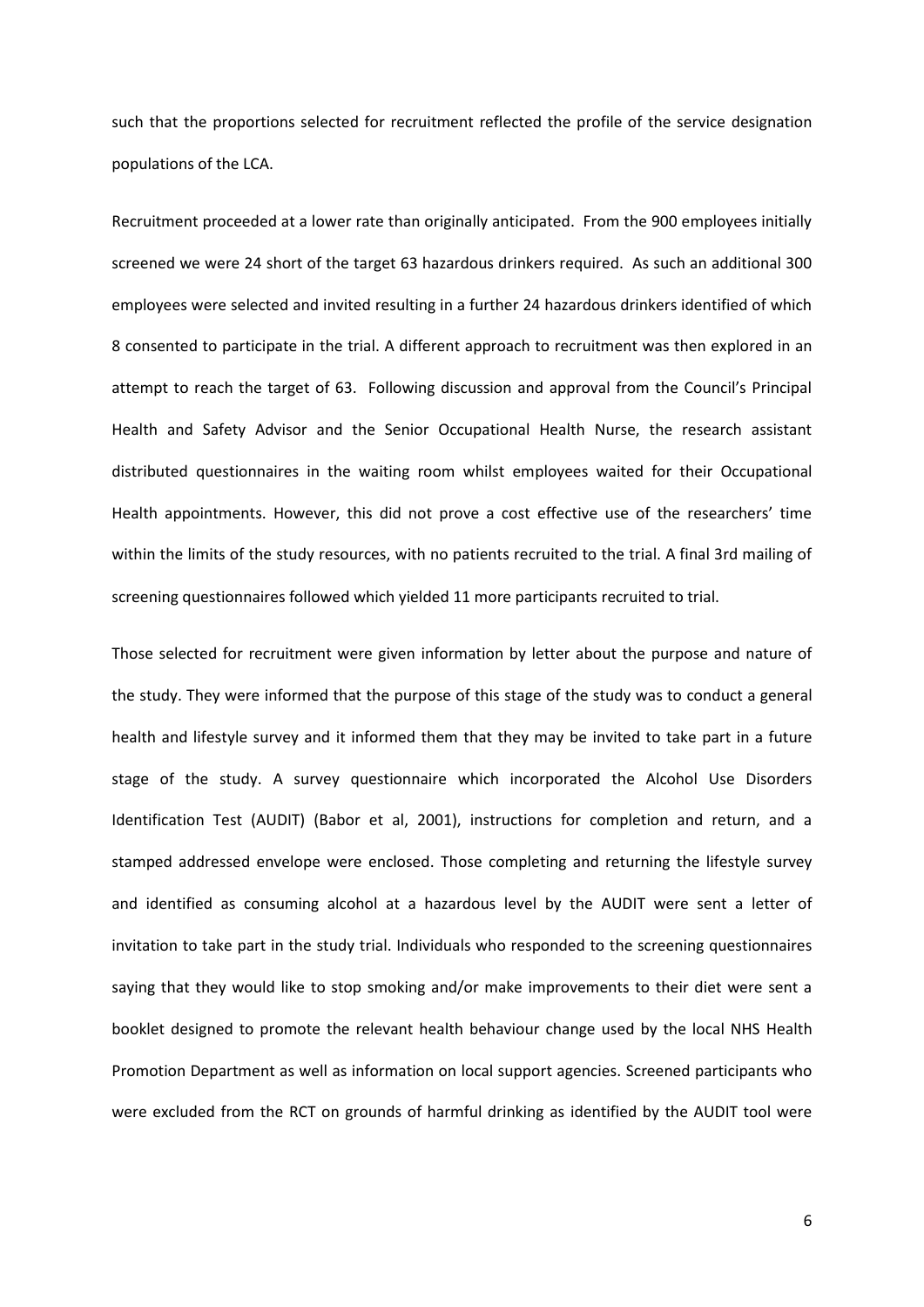given information regarding appropriate local services, the national Helpline telephone number, and a self-help booklet.

#### *Outcome measures*

The primary outcome measures were changes in AUDIT score and reported alcohol consumption at six months follow-up as measured by a seven-day retrospective drinking diary. The data were collected by means of a self-complete questionnaire that incorporated the AUDIT. Secondary outcomes comprised changes in the quality of life and economic indicators in terms of service use, employment outcomes, public sector resource and employment costs as measured by the EQ-5D. This tool and provides a generic measure of health-related quality of life (Robin and de Charro, 2001). The EQ-5D index can be used to calculate Quality of Life Years (QALYs) from quality of life indices combined with information about gains from an intervention. The use of generic measures, such as the EQ-5D, for economic evaluations is advocated by NICE so that comparisons can be made across different types of interventions (NICE, 2008). The Economic Evaluation was carried out by using a Service User Questionnaire designed to measure: Treatment for drinking problems; Primary and secondary health care use; A range of social care and information services in statutory, private and voluntary sectors; Sources and levels of income; Employment status, sickness absence, workrelated accidents, self-assessed alcohol related problems at work and criminal justice service involvement and use. This instrument was originally developed for the United Kingdom Alcohol Treatment Trial (UKATT) (UKATT Research Team, 2005) but was subsequently revised and has been used in both an alcohol randomised controlled trial in primary care (Drummond et al, 2003) in two drug misuse trials (United Kingdom Cognitive Behavioural Therapy in Methadone Maintenance Treatment (UKCBTMM) (UKCBTMM Project Group, 2004), and enhanced counselling in the primary prevention of Hepatitis C amongst injecting drug users (Abou-Saleh et al, 2008). The participants were also asked to estimate their own health state using a visual analogue 'thermometer' scale (Brooks, 1996).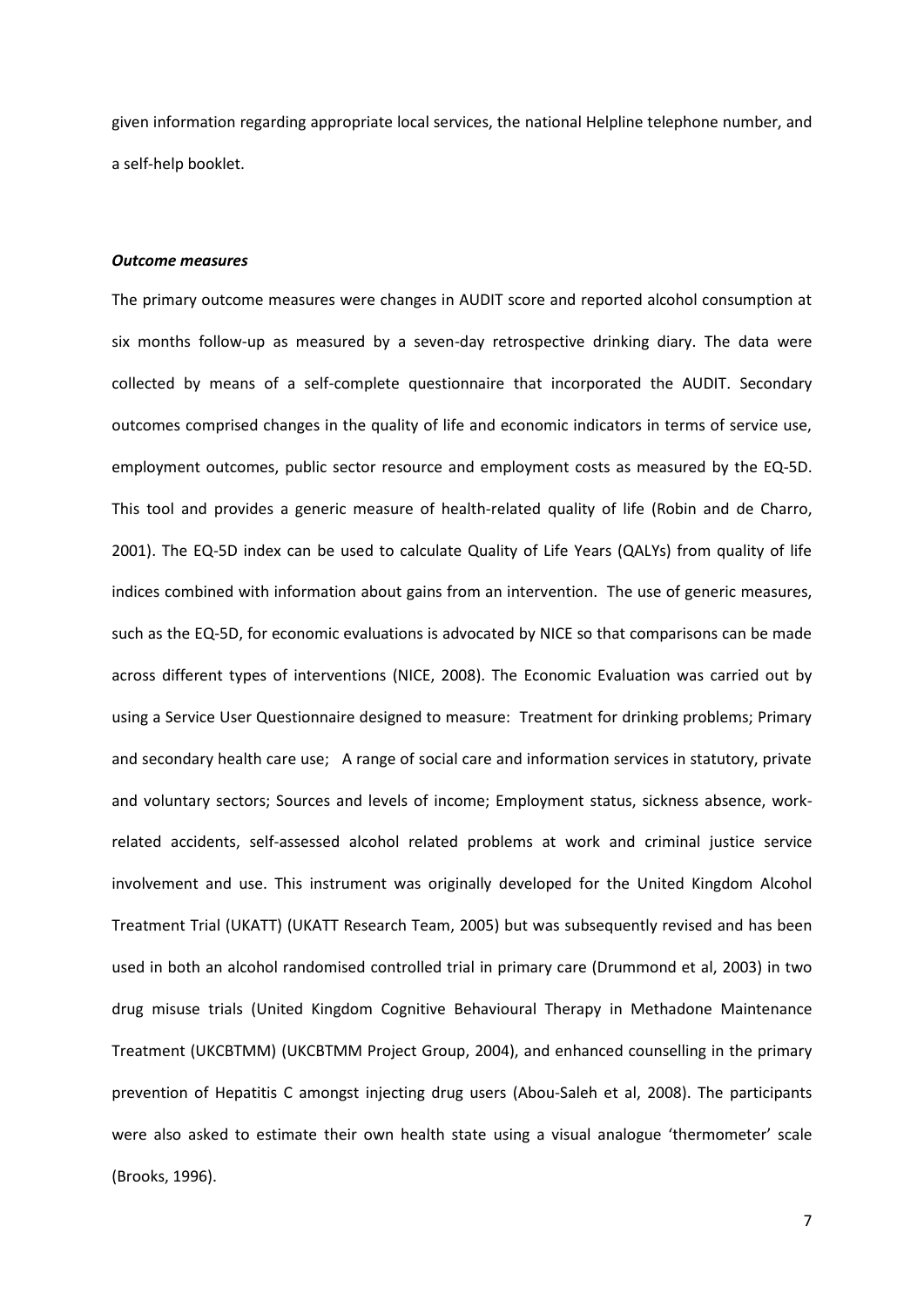#### *Group Assignment*

The first eligible individual for whom a completed questionnaire was received was randomly allocated to the control group and all subsequent eligible individuals were invited alternately to intervention or control group as the questionnaires were received. Intervention and control group letters were sent out by administration staff.

#### *Intervention, Implementation and Fidelity*

The participants who were randomized to the experimental group received the brief intervention. This comprised a one-to-one consultation during which information aimed at promoting behaviour change was provided and was underpinned by self-efficacy (Bandura, 1977) and readiness to change theory (Miller and Rollnick, 2002, Prochaska and Di Clemente, 1984). The intervention was delivered by a registered nurse (MS) who had a post-registration qualification in Occupational Health Nursing and several years of experience in that field. She was a specialist in Occupational Health but not in addictions. In order to prepare for her role in this study, she received training in delivering the intervention from an experienced trainer in the alcohol field, and from the study PI (HW). The training comprised discussion, practical exercises based on case studies, and role play. The intervention was informed by motivational enhancement and incorporated the six elements of the Feedback, Responsibility, Advice, Menu of options, Empathy, Self-efficacy (FRAMES) model (Miller and Rollnick, 2002). HW was on hand during the trial to ensure that intervention fidelity was maintained.

During the delivery of the intervention she used the Drinkaware Unit Calculator and health promotion booklets produced by National Health Service (NHS) Health Scotland to reinforce specific points. These materials were left with the participants. All participants were offered the choice of meeting with the occupational health nurse for delivery of the intervention on either Council

8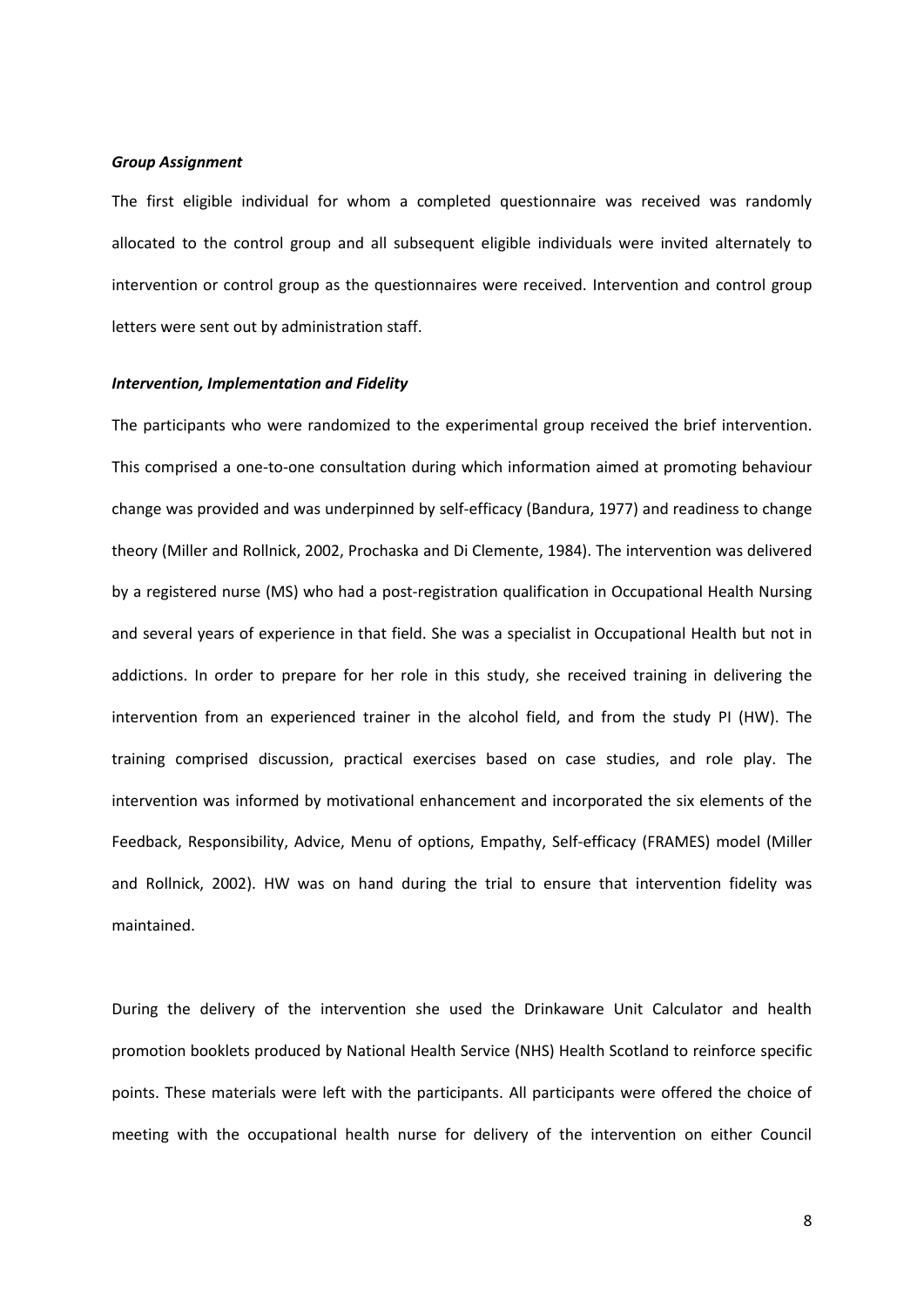premises or at home. Twenty-one chose to meet in the workplace as opposed to five who elected their home as the venue.

#### *Follow-up and outcome measures*

All four instruments were administered to participants in both the intervention and control groups at both baseline and also at follow-up 6 months after delivery of the intervention. At Time 1, the AUDIT was administered within the screening process as described previously. At follow-up, the AUDIT was administered as the first part of a telephone interview conducted by the principal investigator (PI), who was blind to the group to which the participants had been assigned. At Time 1, the retrospective drinking diary for alcohol use was administered to participants in the intervention group as a structured interview by the occupational health nurse who delivered the brief intervention. It was administered by the PI to the control group participants at baseline, and also to both groups at follow-up, as part of the telephone interview, during which the economic and EQ-5D questionnaires were also administered.

#### *Questionnaires and Semi-structured interviews*

Quantitative data were collected by means of a questionnaire from individuals who had been selected as potential participants in the screening process only (n=50) and additional qualitative data were collected via telephone interviews from individuals who took part in the screening and exploratory intervention trial (n=46); and Senior Occupational Health Nurse (n=1).

Those who had taken part in the screening only (including non-responders) were asked to gauge their views of the acceptability of the screening process and the provision of information and advice by the LCA's Occupational Health Service on a range of lifestyle issues, including alcohol use. They were also asked if they had objected to or had found any particular questions difficult in the screening questionnaire (a copy of which was sent to remind them of its content). Possible reasons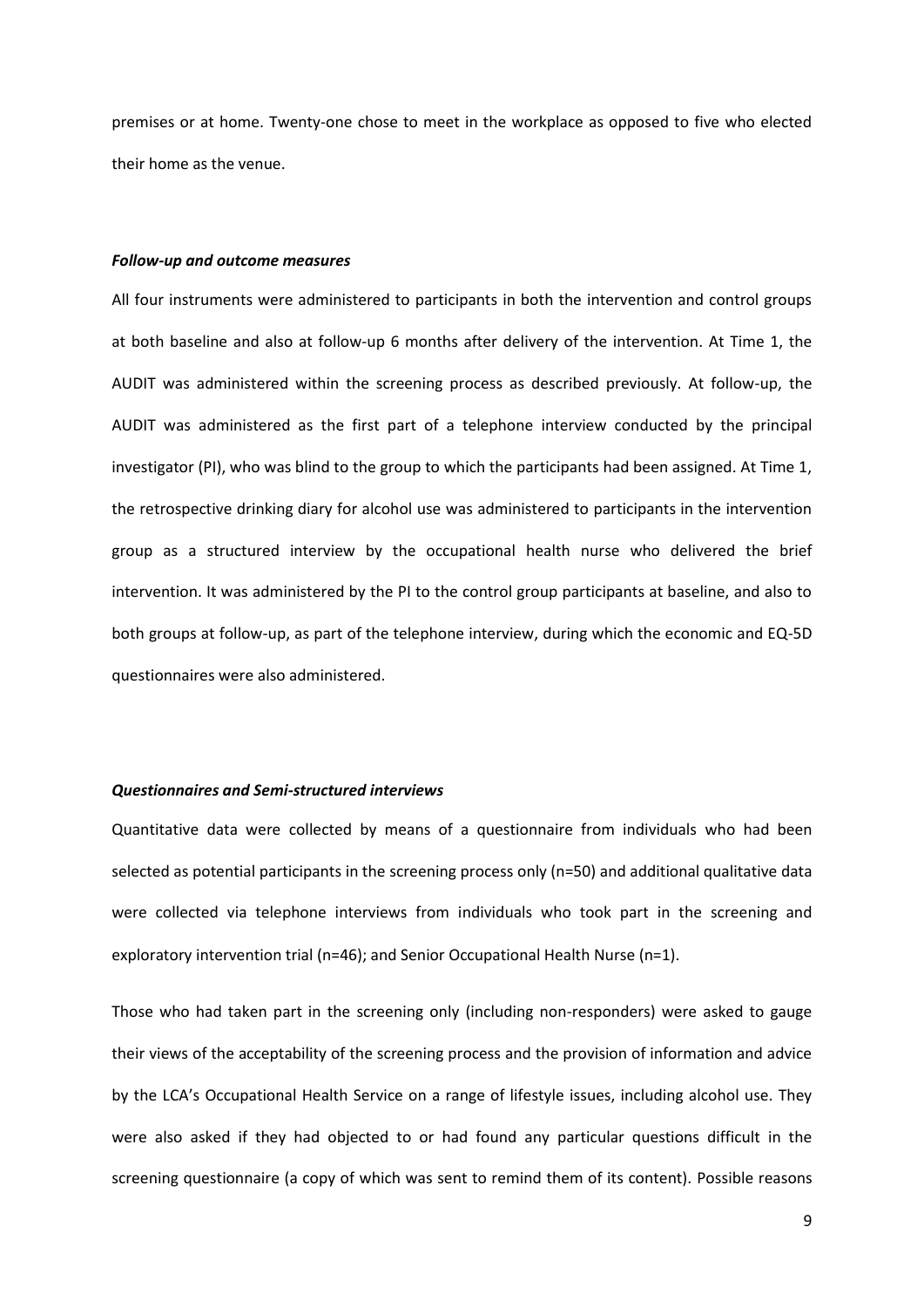for not taking part in the screening process were also explored in the self-completion questionnaire. Individuals who took part in the intervention were given the opportunity to expand on their questionnaire responses via a post-test follow-up telephone interview with regards their views of their involvement in the study.

The Senior Occupational Health Nurse took part in an interview to elicit her views in relation to screening employees for hazardous drinking and delivering brief interventions.

#### *Statistical analyses*

The baseline and follow-up data were entered into an Statistical Package for the Social Sciences (version 16) file by the research assistant. All data were checked by the PI (HW) for accuracy. The main outcome variables (AUDIT, Number of Drinking Days per Week, Maximum Number of Units in One Day, and Total Weekly Consumption) were firstly summarised by group and time using their means and standard deviations. Two factor general linear analysis Analysis of variance (ANOVA) models were then used on each of the four variables to investigate the significance or not of the Group factor, the Time factor and the Group\*Time interaction. The assumptions of normality and constant variance were assessed and found to be acceptable. There was some evidence that the constant variance assumption was perhaps suspect for the Total Weekly Consumption variable. The level of significance was set at 5% and all analyses were performed on either SPSS v16 or Minitab v15. The economic analysis of the exploratory trial comprised estimating the costs of delivering the intervention, potential for resource saving and the outcomes of the trial expressed as Quality Adjusted Life Years (QALYs). EQ-5D results were combined with the population values from Kind et al (1999) to give an overall index score of health. Changes between baseline and follow-up were calculated from the 53 participants with completed cases for the economic questionnaires (2 datasets were incomplete). Unit costs from a variety of sources were used to convert service use as derived from the responses to the Service Use Questionnaire to costs. The questionnaire was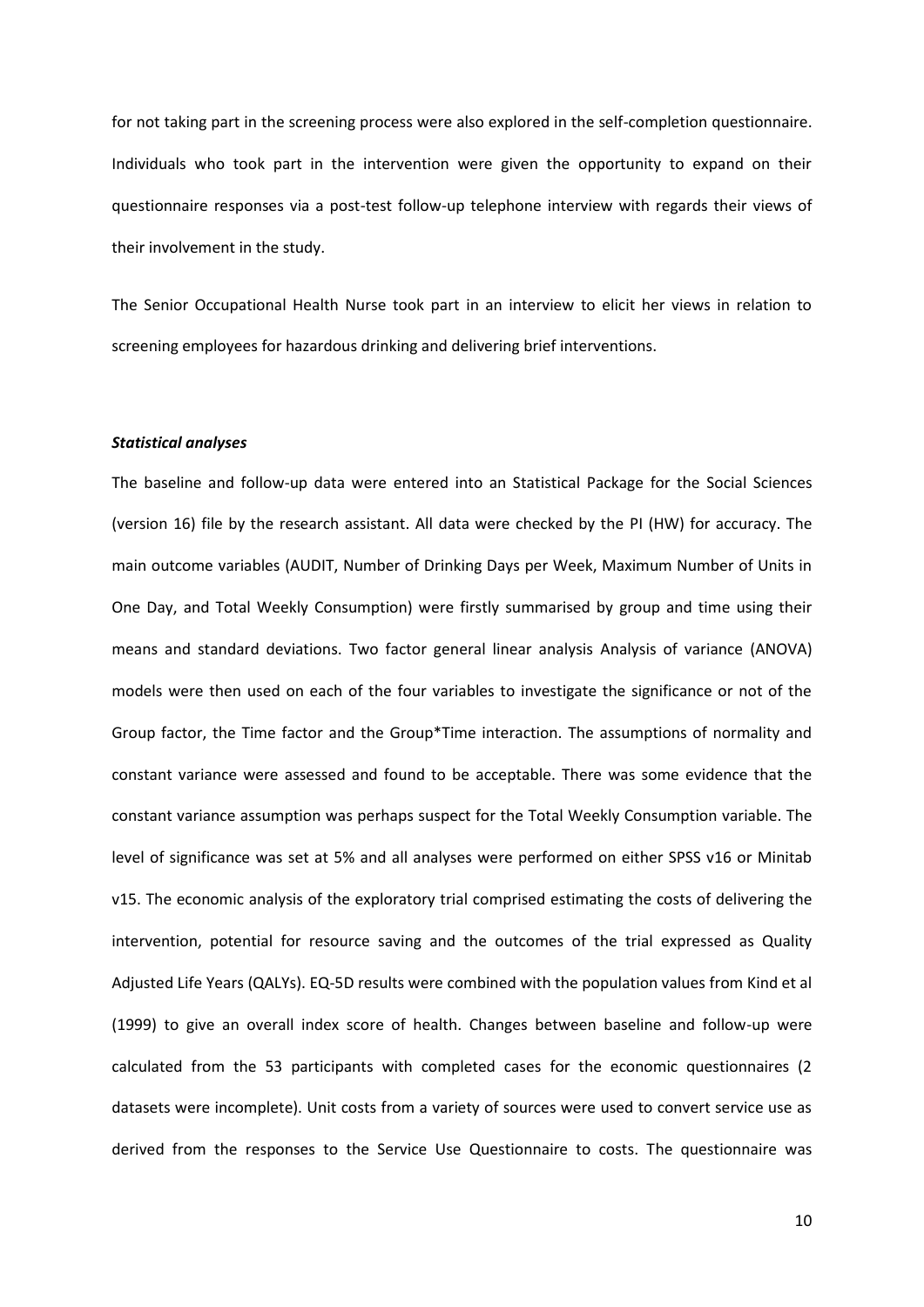extensive and not all items were relevant to all participants. All costs were converted to 2006/07 price year, the nearest date to the research.

#### *Ethical clearance*

Ethical approval for the study was granted by the Ethics Committee of the University. Permission was sought to conduct the study in a LAC and was granted by the Assistant Chief Executive (Personnel) of the LAC.

#### **RESULTS**

#### *Feasibility of Screening and Recruiting Participants for a Workplace Intervention*

During the study period a total of 1,514 employees were invited to participate, 627 (41.4%) responded by completing the screening questionnaire of whom 163 (26.01%) fulfilled the inclusion criteria with a total of 57 (35%) agreeing to participate in the trial. Twenty eight employees were randomised to the Intervention group, 2 individuals could not be contacted for the intervention, therefore 26 received the intervention and all were followed up. The control group consisted of 29 employees at baseline and follow up. Figure 1 shows the flow of participants through the course of the trial. The demographic data pertaining to participants at baseline are presented in Table 1. The groups were not significantly different in terms of gender ( $\chi$ 2 = 1.204, d.f = 1, p = 0.272), occupation category ( $\chi$ 2 = 1.418, d.f. = 2, p = 0.492), or age (t = 0.066, d.f. = 52, p = 0.948). Information reported by participants at baseline on their alcohol use is shown in Table 2. No statistically significant differences between the groups were found for any of these variables (maximum number of units consumed in one day,  $t = 0.381$ , p=0.705; number of drinking days/week  $t = -1.374$ ,  $p = 0.175$ ; total weekly consumption,  $t = -1.287$ ,  $p = 0.204$ ; AUDIT  $t = -0.210$ ,  $p = 0.835$ ).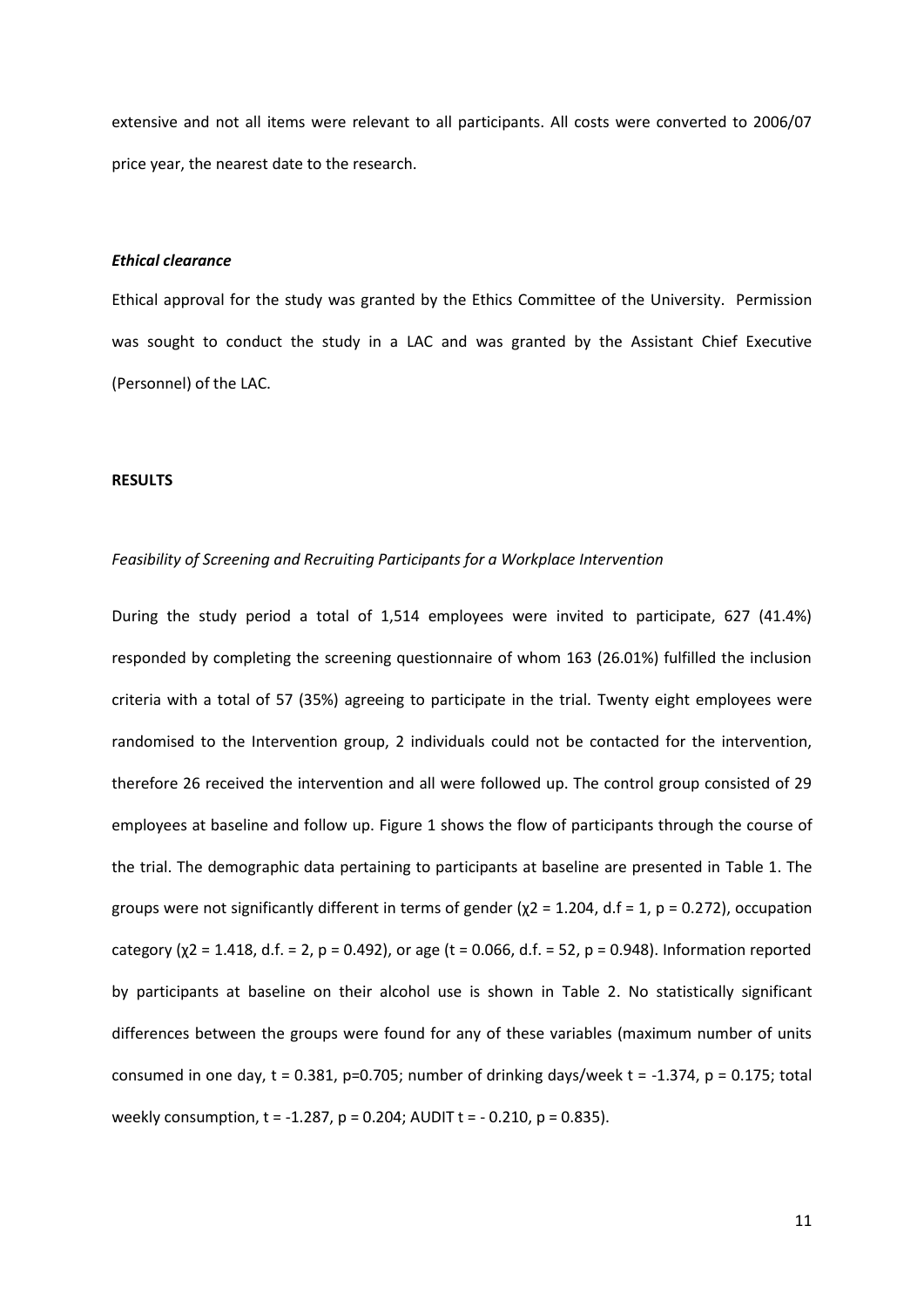#### *Primary outcomes*

The alcohol use means and mean AUDIT scores for both groups at baseline and follow-up are presented in Table 3. A statistically significant effect was found in the mean AUDIT scores over time  $(F = 8.96, p = 0.004)$  but not for group (F = 0.017, p = 0.896), and no significant interaction was found  $(F = 0.148, p = 0.702)$ . No significant effects were found during the analysis of number of drinking days, maximum number of units consumed in one day or total weekly consumptions though two of the group effects and one of time effects approached significance – Table 4 summarises these other results.

#### *Secondary outcomes*

#### EQ-5D and thermometer scales

As may have been expected from a sample of employees, general health was good and a significant number of both the control (18 out of 28) and intervention (16 out of 25) groups had a QALY value of 1 at baseline and all but 4 of these (2 in both groups) also had a value of 1 at the six month follow-up point. Average values of both the calculated QALY score and the thermometer values for the sample indicates few differences between the two groups, both showing a small and insignificant fall in health status whether measured by the EQ-5D questionnaire or the thermometer scale.

#### *Costs of the Intervention*

The duration of the intervention ranged between 20 and 45 minutes, the average being 26 minutes. It is likely in practice that an occupational health nurse may need extra time for record keeping etc. However, for this trial the cost is based on the average time of 26 minutes which yields a cost of £12.48 for each intervention delivered at the cost of 0.48 per minute. The differences in service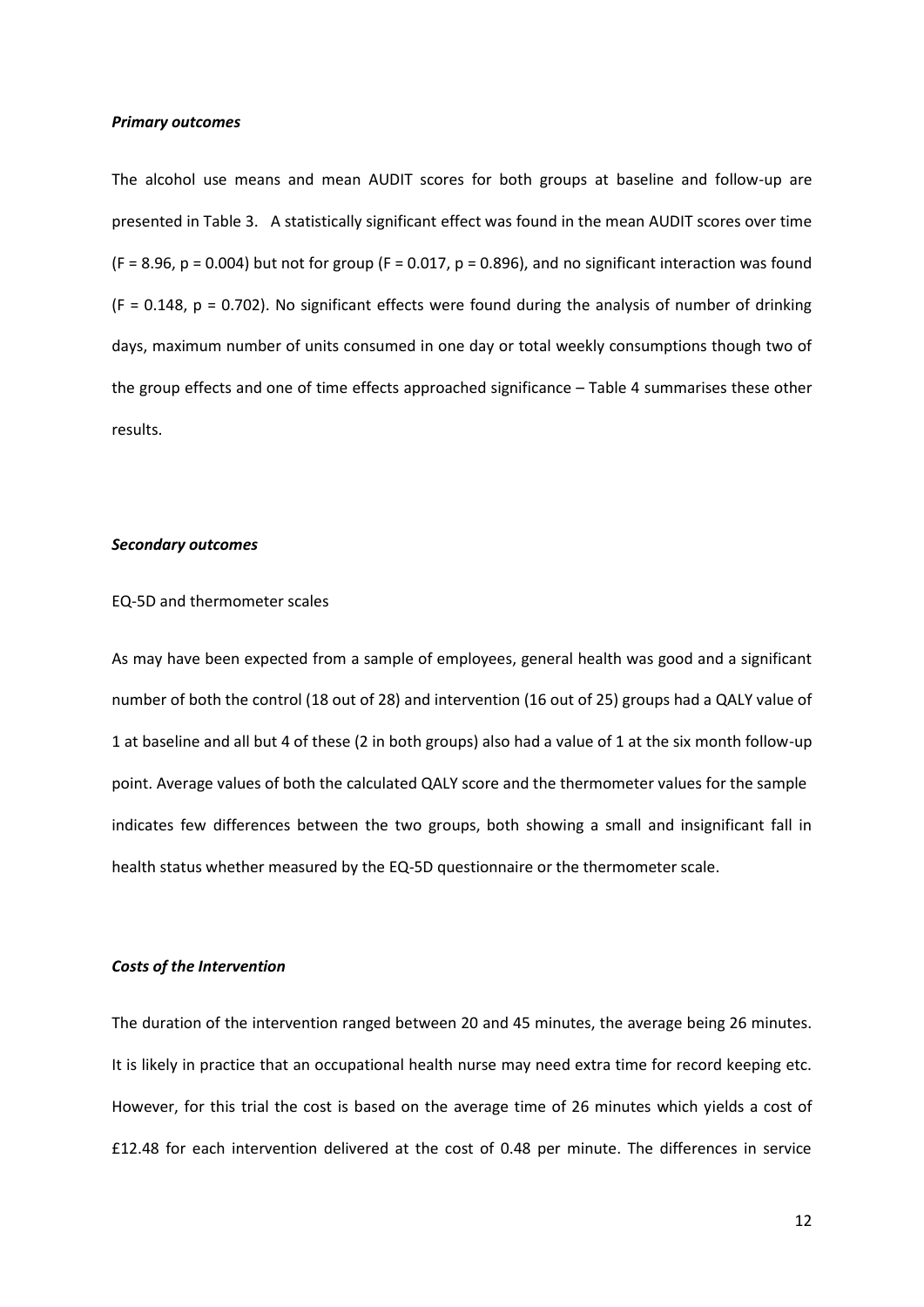costs was calculated at £344.5 per person; that is there is a net saving of health and other care costs in the intervention group compared to the control. The QALYs fell in both intervention and control but rather less for the intervention group. The difference is -0.002 – (-0.010) yields a net advantage of the intervention of 0.008 QALYs.

#### *Acceptability of the screening and interventions*

The majority (92%) of respondents indicated they were happy to have taken part in the health and lifestyle survey which incorporated the AUDIT screening tool and would prefer to receive such a questionnaire at home (60.4%) whilst only 16.7% would have preferred to receive it at work. Seventy percent felt that the LCA's Occupational Health Service should provide advice and information to employees about alcohol use and health. For those who received the intervention, with the exception of 1 participant everyone was very positive about its content and the manner in which it had been carried out. Several, participants commented that the intervention had raised their awareness of risks associated with alcohol use and had found the information about calculating the alcohol content of different beverages useful. A small minority indicated that they had concerns that confidentiality may be breached between the occupational health service and managers.

The Occupational Health Nurse was asked to ratify the analysis and confirm that the report represented an accurate account of the interview discussion. It was identified that in routine practice the pre-employment screening had not identified any hazardous or harmful drinkers in the 4.5 years during which the Senior Occupational Health Nurse had provided a service to the local authority council. When asked to consider the implications of introducing alcohol screening and delivery of brief interventions into routine practice within the current service, while acknowledging the potential benefits, she was concerned it would be impractical to employ someone to undertake

13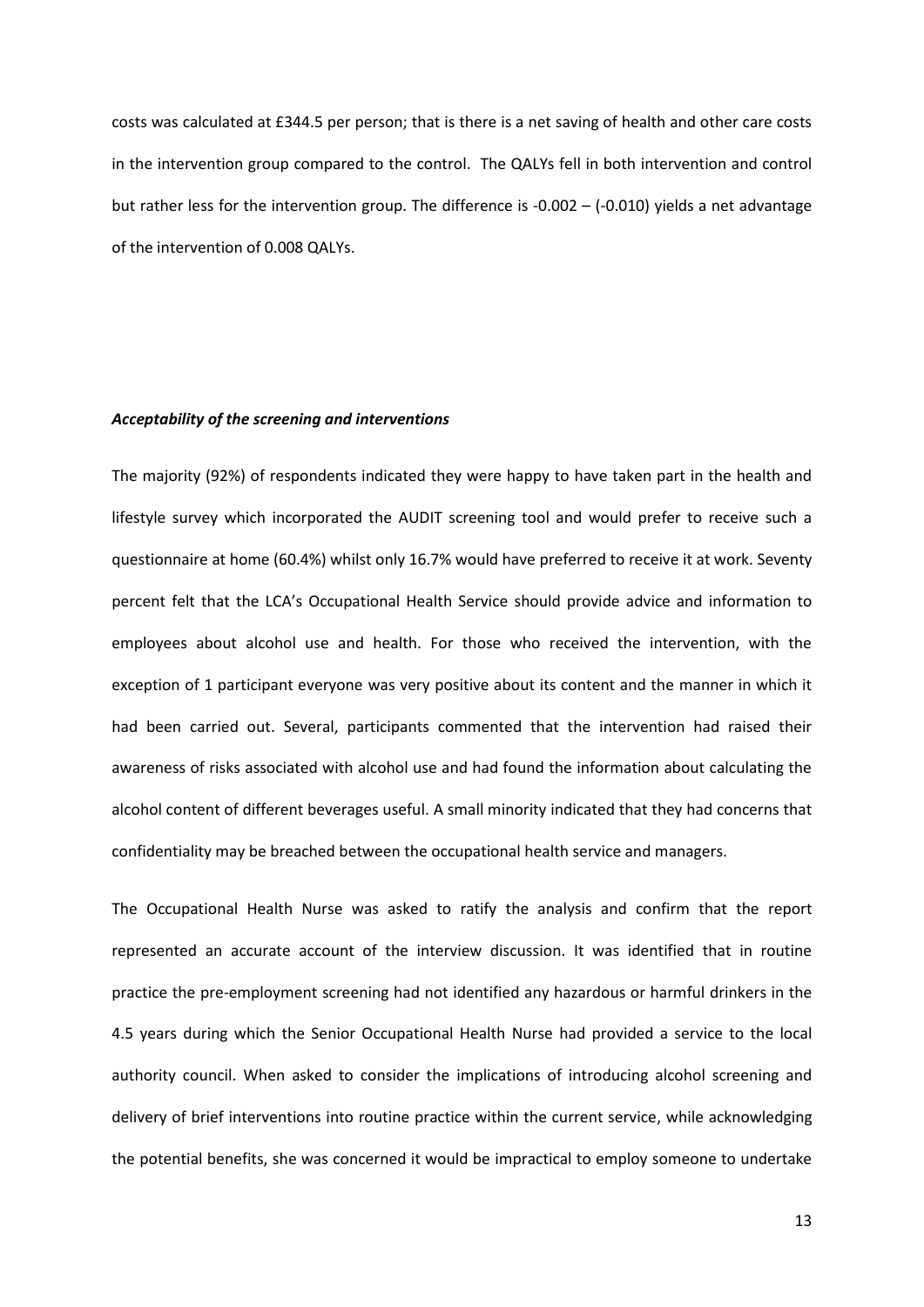this as their sole responsibility as she envisaged it to be implemented on an intermittent basis. She also felt that employees may be reluctant to take part in screening and any appropriate intervention if it were delivered by Occupational Health Service for reasons of confidentiality.

#### **DISCUSSION**

The main results from the trial suggest that brief interventions in the workplace have the potential to reduce alcohol related harm and also save public sector resources. The analysis of the pre- and post-test data showed that the employees in the intervention group reported greater reductions than those in the control group in terms of the mean maximum number of units consumed in one 24-hour period, the number of drinking days per week, and the mean number of units consumed in one week. Furthermore, the employees in the intervention group at follow-up reported fewer days use of hospital services and primary care than at baseline. This contrasted with the control group whose post-test use rose. None of these changes reached levels of statistical significance although interesting trends were evident, but the aim of the study was not to show the effectiveness of a brief intervention on alcohol use or health status. Rather, the aim was to provide data on which to calculate the sample size required for a randomised controlled study and to determine the feasibility of conducting such an investigation. The key challenges faced are discussed and explored here.

#### *Recruitment challenges*

At 10.08%, the rate at which hazardous drinkers were identified for recruitment to the exploratory trial was very similar to the 9.4% rate suggested by Aalto et al (1999), whose sample was recruited at an occupational health clinic in Finland. However, the recruitment strategy reported here for this study resulted in a slow and prolonged recruitment period. Low consent and participation rates have also been described elsewhere in similar studies (Cook et al 1996; Lapham et al 2003, Matano et al 2007). It is highly possible that employees felt apprehensive about discussing their alcohol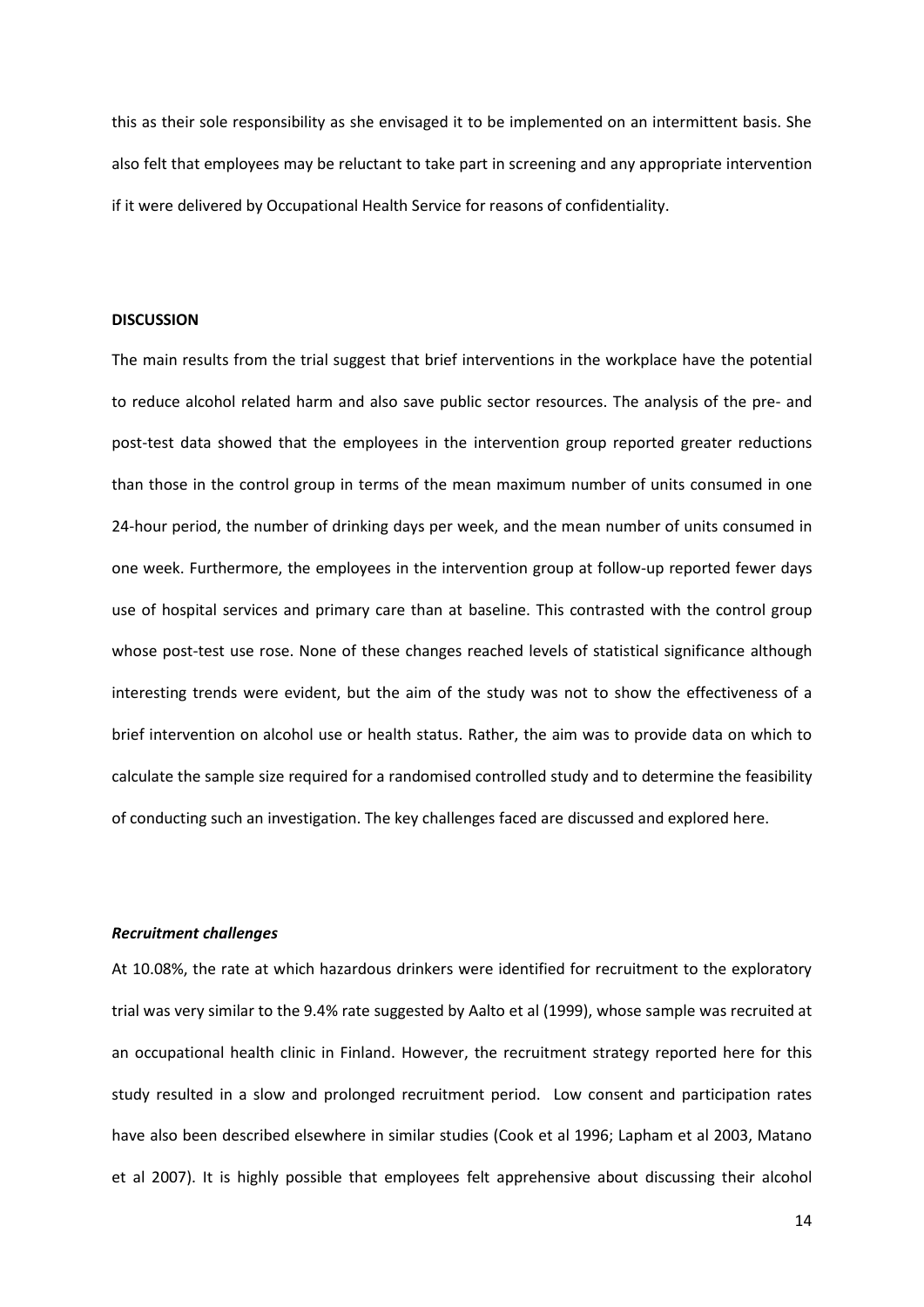consumption behaviours for fear of some form of reprisal from their employers, despite assurances of confidentiality as part of participants in a research study. This is supported by a small minority who indicated, in response to an open question, that they had concerns that confidentiality may be breached between the occupational health service and managers. Despite this possible explanation, the majority of employees (69.8%) who took part in the survey of the acceptability of the screening and brief intervention felt that the Council's occupational health service ought to provide advice and information to employees about alcohol use and health (Watson et al, 2009). In fact, Heirich & Slieck (2000) had, as a result of changes to their study design, employees requesting health screening and counselling when they realised they had not been selected for participation. The challenge of recruitment however, remains an important issue that needs to be addressed further if such an intervention were to be implemented widely.

#### *Treatment fidelity implications and Intervention agent*

Nurses have been identified as a readily available workforce (Owens et al, 2000) but one that is often under-utilised in relation to the delivery of alcohol prevention in an Occupational Health Setting (Nilsen et al, 2011). However, it is also acknowledged that non-specialist nurses feel they lack role legitimacy and clinical confidence in responding to those suffering from alcohol related harm (Holloway & Webster, 2013, Holloway et al, 2013). The need for adequate alcohol education and training for nurses has been identified not only within the UK but also internationally (Holloway & Webster 2013). It is argued that such education and training would provide nurses with the clinical confidence and clinical skills to engage in the delivery of alcohol brief interventions (Holloway et al 2013). In this particular study the intervention was delivered in a single site study by a researcher who was an Occupational Health Nurse by background and who had undergone rigorous training in brief intervention delivery. The most common areas for the delivery of alcohol brief interventions by nurses have to date been in primary care, where the evidence for effectiveness and efficacy are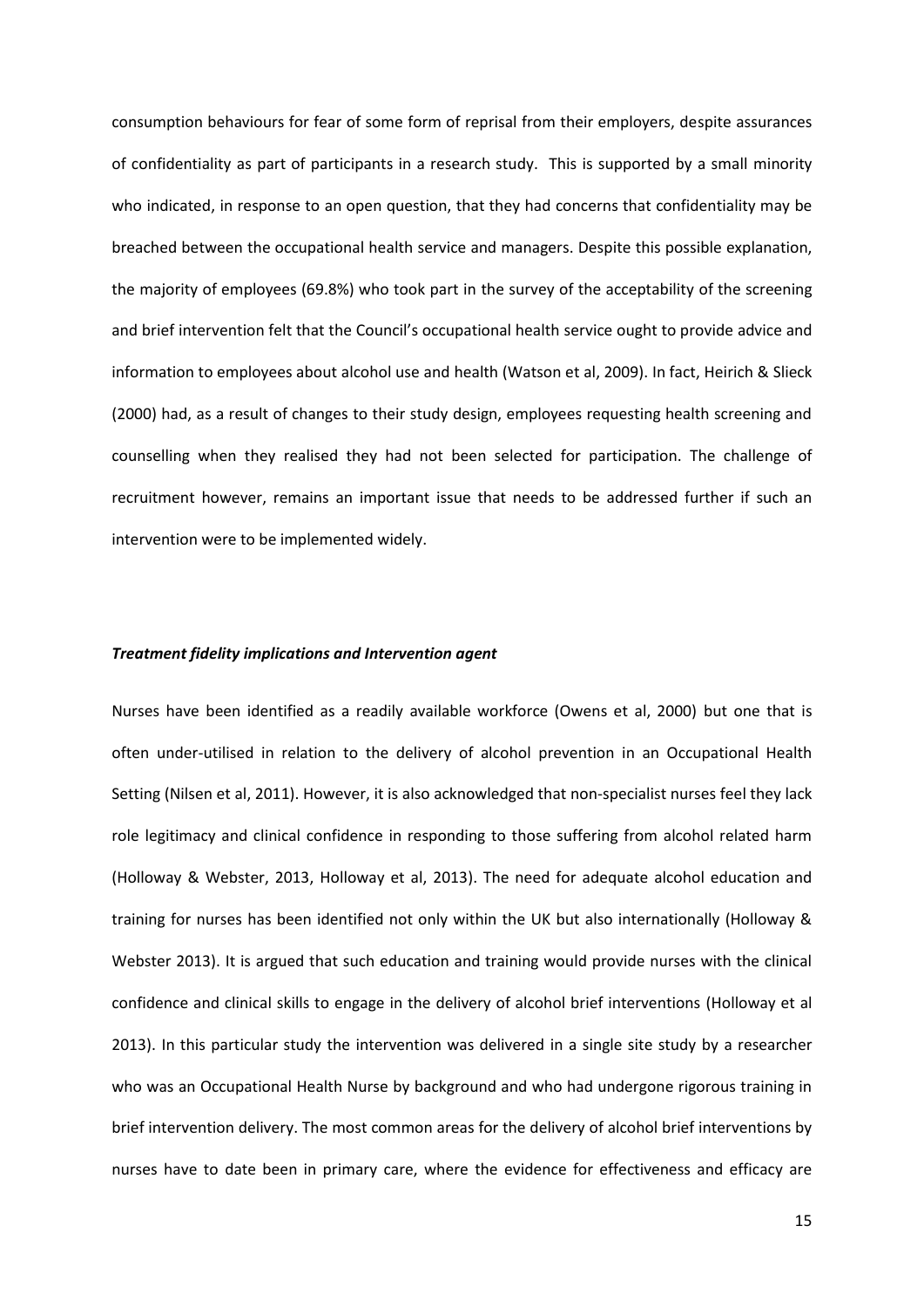strongest. Even so, even in such settings, nurses have voiced perceived barriers to this role (Lock et al, 2002).

In a work place setting there are clearly perceived concerns for both the nurse delivering the intervention, as identified in this study, and the employee receiving the intervention, in terms of perceived confidentiality and implications of divulging an alcohol-related problem. The challenge for future studies in this field would focus on ensuring intervention integrity and delivery across multiple sites by company Occupational Health Nurses (Roman & Blum, 1996; Webb et al, 2009). Despite these challenges there are examples of large scale implementation of alcohol interventions within the workplace. The European Workplace and Alcohol (EWA) project is one that addressed funding and utility within an international setting. The project was co-financed by the European Commission, running from 2011-2013. A range of key stakeholders including private/public sector, public sector and governmental organisations and trade unions worked in partnership to raise awareness of alcohol consumption in the workplace with a focus on achieving individual and organisational change to achieve safer levels. The project included twelve European implementation countries and culminated in the development of a toolkit and policy recommendations (EWA, 2013). Collaborative working is clearly a key lever in the funding and potential utility of such interventions.

#### *Target Group*

The AUDIT appears to have performed well as a screening tool in this study in that a similar proportion of hazardous drinkers were identified as in other published studies where it has been used in a similar setting (Hermansson et al, 2003, Webb et al, 2009). However, in this study, we only targeted hazardous drinkers. In hindsight it would also have been appropriate to include harmful drinkers. It appears from the literature that periodic health checks are routinely conducted in the workplace in Scandinavian countries (Aalto et al, 1999, Hermansson et al, 2003), more commonly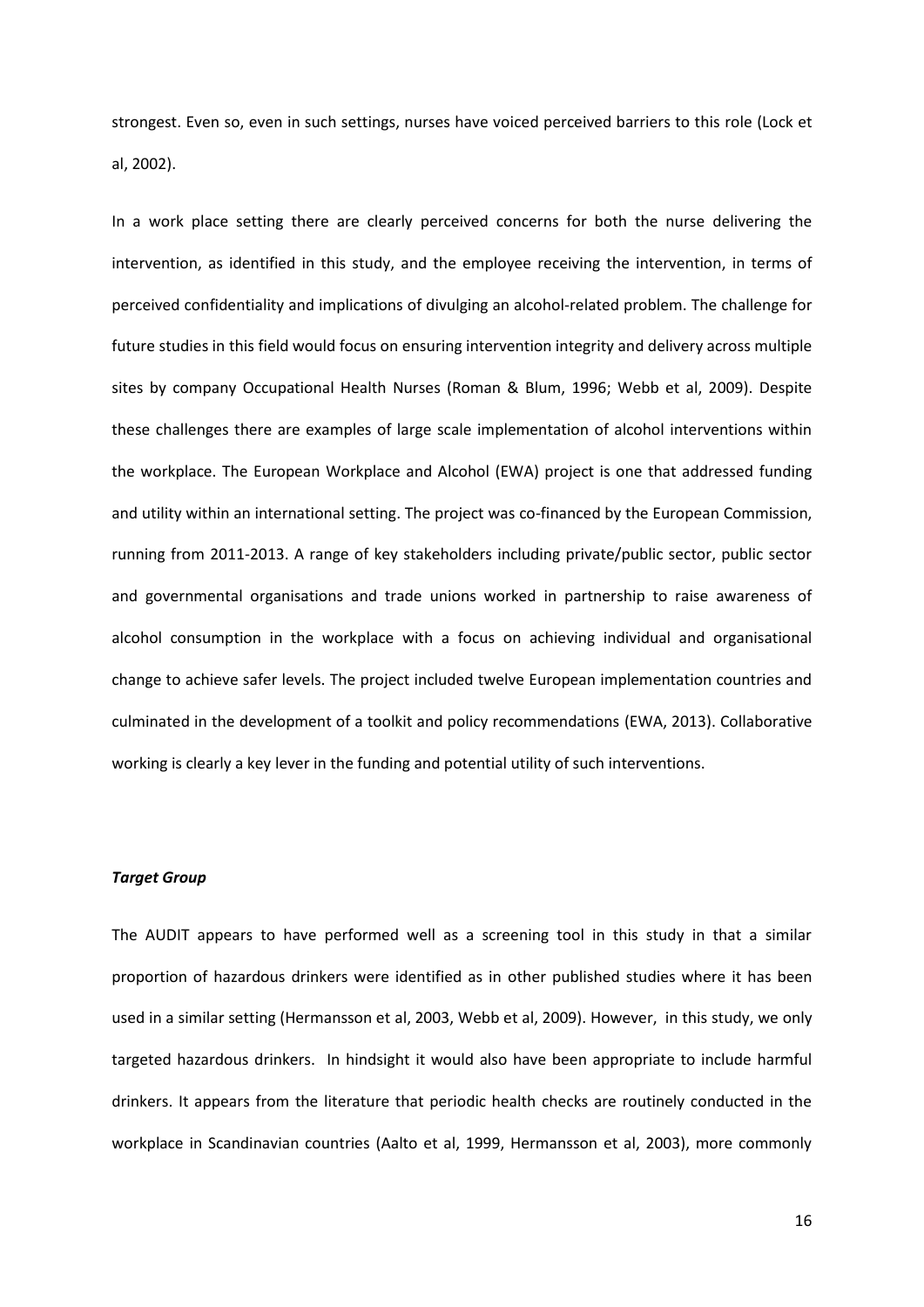than in this country. Such activities could provide an opportunity for screening and the delivery of interventions for hazardous and harmful levels and patterns of alcohol consumption. The introduction of a broad-based approach maybe further advocated, as seen in previous studies (Lapham et al, 2003; Richmond et al, 2000; Walters & Woodall, 2003) and supported (Roman & Blum, 1996). It could be that, were a screening process to be introduced as a routine, uptake would be higher than for a research project being undertaken by a university, as was the case in this study. Alcohol screening itself has also been associated with a reduction in levels of alcohol consumption (McCambridge & Day, 2008) along with regression to the mean. Adding further strength to the argument for its routine introduction.

#### **Conclusion**

This pilot and feasibility study provided data on which to calculate the sample size required for a fully powered RCT. There were positive results from the study and despite its limitations, the identified impact of alcohol consumption on economic efficiency and productivity within the workplace on an international scale (Anderson, 2010; Australian Institute of Health & Welfare, 2010, Rehm et al 2006) would suggest that conducting a fully powered study of the potential benefits of delivering a brief intervention for harmful and hazardous alcohol use within the working population is justified.

In a full trial an alternative recruitment strategy and target group would be considered, perhaps this could be addressed by using an online approach. A multi-centred setting could be utilised which would see the intervention being delivered by more than one Occupational Health Nurse. This would require the treatment delivery and integrity to be rigorously addressed. A fully powered study is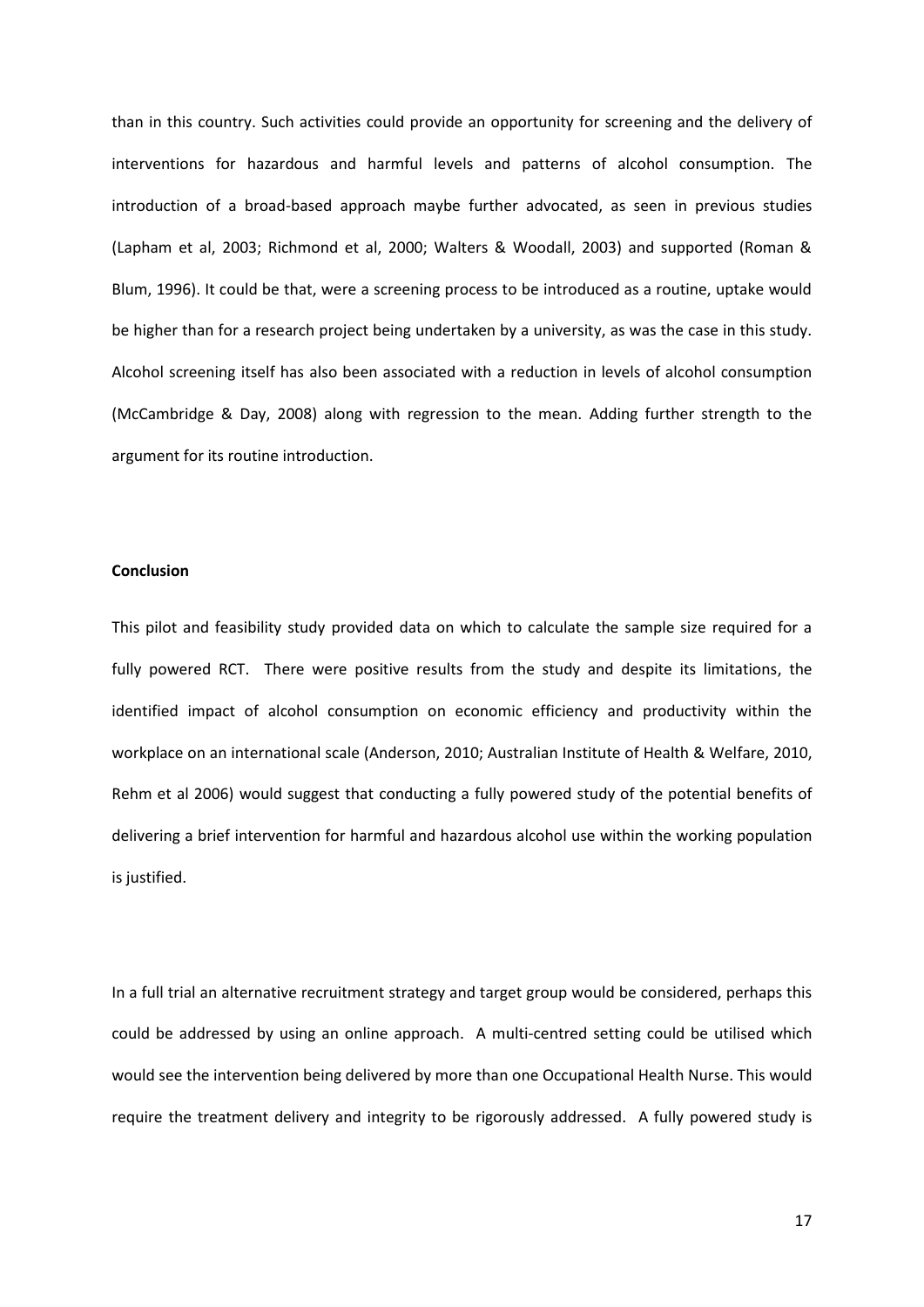warranted to address some of the key challenges identified and contribute to the future evidence base.

#### **Acknowledgements**

The authors first and foremost wish to thank the LCA employees who took part in the study, the Principal Safety Officer and Senior Occupational Health Nurse for their help and support, and the Research Advisory Group for giving their time and expertise.

#### **Conflict of interest**

None declared.

#### **Funding**

Acknowledgement is also due to Alcohol Research UK (formerly Alcohol Education and Research Council for funding the study. ARUK monitored the progress of the study and reviewed the final report submitted by the study team.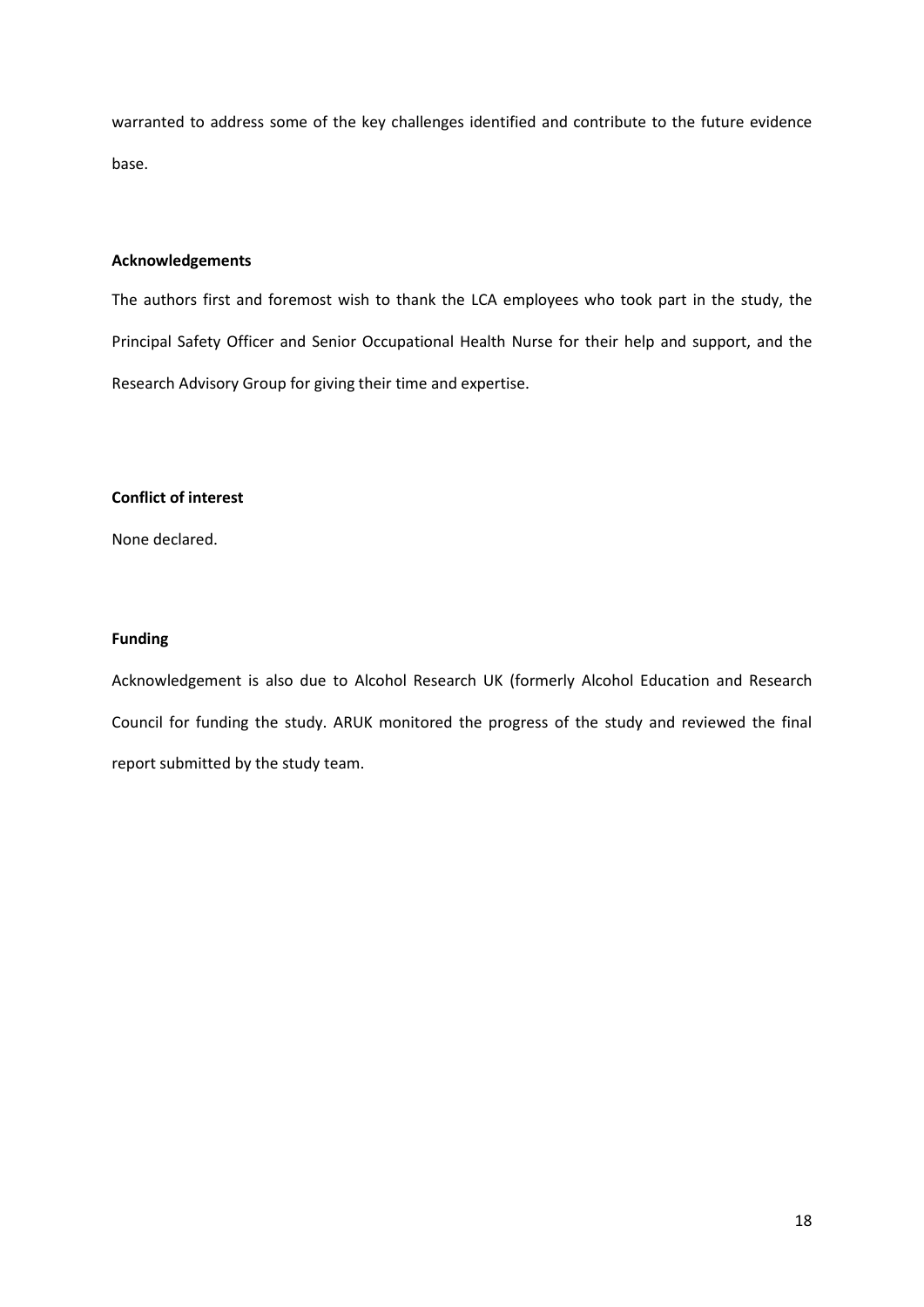#### **REFERENCES**

Aalto, M., Seppa, K., Kiianmaa, K., Sillanaukee, P., 1999. Drinking habits and prevalence of heavy drinking among primary health care outpatients and general population. Addiction. 94(9), 1371-9.

Abou-Saleh, M., Davis, P., Rice, P., Checinski, K., Drummond, C., Maxwell, D., Godfrey, C., John, C., Corrin, B., Tibbs, C., Oyefeso, A., de Ruiter, M., Ghodse, H., 2008. The effectiveness of behavioural interventions in the primary prevention of Hepatitis C amongst injecting drug users: a randomised controlled trial and lessons learned. Harm Reduction Journal 5, 25, doi. 10.1186/1477-7517-5-25.

Alcohol Concern., 2001. Impact of alcohol and drug problems on the workplace: glancesheet. No. 2. Alcohol Concern/DrugScope. London.

Alcohol Concern., 2006. Impact of alcohol problems on the workplace. Acquire: Alcohol Concern's Quarterly Information and Research Bulletin, Winter. Alcohol Concern, London.

Anderson, P., 2010. Alcohol and the workplace. A report on the impact of work place policies and programmes to reduce the harm done by alcohol to the economy. Focus on Alcohol Safe Environment (FASE) project.

Australian Institute of Health & Welfare., 2011. Drugs in Australia 2010: tobacco, alcohol and other drugs. Drug statistics series. Cat. no. PHE 154. AIHW , Canberra.

Babor, T.F., Higgins-Biddle, J.C., Saunders, J.B., Montiero, M.G., 2001. AUDIT: The Alcohol use Disorders Identification Test, 2nd Edition. World Health Organization, Department of Mental Health and Substance Dependence. WHO, Geneva.

Bandura A., 1977. Social learning theory. Englewood Cliffs, Prentice Hall, N.J.

Bayley, M., Annand, F., Stone, K., Herring, R., Thom, B., 2011. A feasibility study into deliverying IBA within the workplace settings. Final Evaluation Report. Middlesex University

Black C., 2008. Working for a Healthier Tomorrow: London: TSO. <http://www.workingforhealth.gov.uk/documents/working-for-a-healthier-tomorrowtaggedpdf> accessed 09/12/2013

British Medical Association (BMA) Occupational Medicine Committee., 2014. Alcohol, drugs and the workplace. The role of medical professionals. BMA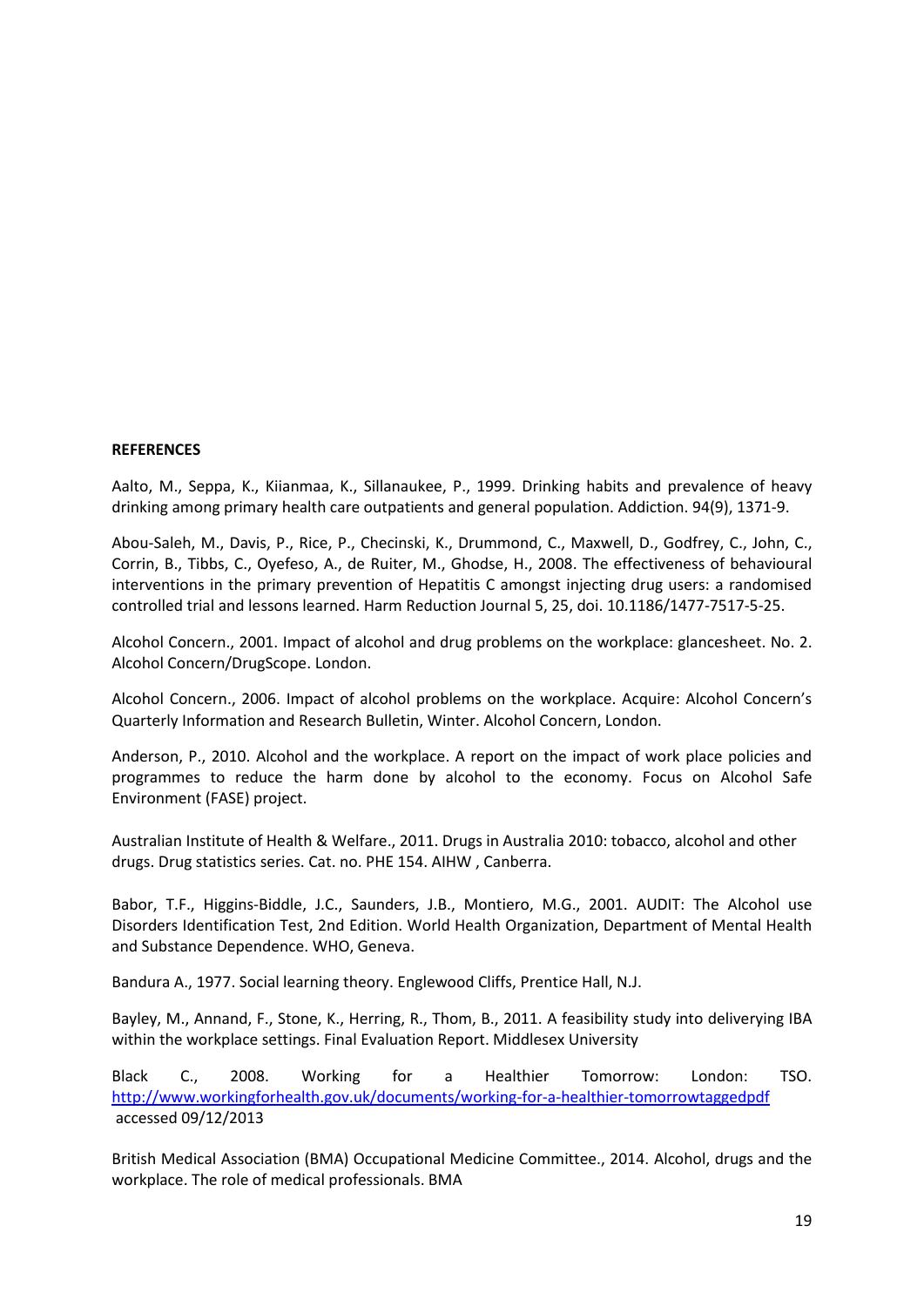Brooks R., 1996. Euroqol: the current state of play. Health Policy, 37, 53-72.

Cabinet Office Report., 2004. Alcohol Harm Reduction Strategy for England. Strategy Unit, London.

Collins, D.J., Lapsley, H.M., 2008. *The cost of tobacco, alcohol and illicit drug abuse to Australian society in 2004/05*. Monograph Series No 64. Canberra: Department of Health & Ageing.

Cook, R.F., Back, A.S., Trudeau, J. 1996. Preventing alcohol use problems among blue-collar workers: a field test of the Working People program. Substance Use Abuse, 31, 255-275.

Department of Health., 2004. Choosing Health: Making Healthy Choices Easier. <http://www.dh.gov.uk/PublicationsAndStatistics/Publications/PublicationsPolicyAnd> Guidance/PublicationsPolicyAndGuidanceArticle/fs/en?CONTENT\_ID=4094550&chk=aN5Cor accessed 09/12/213 ARCHIVED

Drummond, C., James, D., Coulton, S., Parrot, S., Baxter, J., Ford, J., Godfrey, C., Lervy, B., Peters, T., Russell, I., Williams, J., 2003. The Effectiveness and Cost-effectiveness of Screening and Stepped-care Intervention for Alcohol Use Disorders in the Primary Care Setting (STEPWICE Project). Final report to the Wales Office for Research and Development (London, St. Georges' Hospital Medical School).

European Workplace and Alcohol. 2013. Financial technical report. Government of Catalonia.

Godfrey, C., 1997. Lost productivity and costs to society, Addiction 92, S49-S54.

Harwood, H., 2000. Updating estimates of economic costs of alcohol abuse in the United States: estimates, update methods, and data. Rockville, MD: National Institute on Alcohol Abuse and Alcoholism.

Health Development Agency., 2004. Workplace interventions: alcohol and diet. [http://www.hda.nhs.uk/downloads/pdfs/choosing\\_health/CHB19-alcohol\\_diet-14-](http://www.hda.nhs.uk/downloads/pdfs/choosing_health/CHB19-alcohol_diet-14-%207.pdfaccessed) 7.pdfaccessed 09/12/2013.

Heirich, M., Sieck.C.J. 2000. Worksite cardiovascular wellness programs as a route to substance abuse prevention. Journal of Occupational Environmental Medicine, 42, 47-56

Hermansson, U., Knutsson, A., Brandt, L., Huss, A., Rönnberg, S., Helander, A., 2003. Screening for high-risk and elevated alcohol consumption in day and shift workers by use of the AUDIT and CDT. Occupational Medicine 53, 518–526.

Hermansson, U., Helander, A., Brandt, L., Huss, A., Ronnberg, S., 2010. Screening and brief intervention for risky alcohol consumption in the workplace: results of a 1 year randomised controlled study. Alcohol and alcoholism 45 (3), 252-257.

Holloway, A., Blackman, I., Flynn, F 2013. A study examining the appropriateness of a self-rated alcohol-related clinical confidence tool as a method of measurement among registered hospital nurses using Rasch analysis. Journal of Advanced Nursing.00(0), 000-000.doi:10.1111/jan. 12264.

Holloway, A.S. & Webster B.J., 2013. Alcohol education and training in pre-registration nursing: A national survey to determine curriculum content in the United Kingdom (UK). Nurse Education Today, 33, 992-997.

Institute of Alcohol Studies., 2013. Alcohol in the Workplace Factsheet*.* [http://www.ias.org](http://www.ias.org/) accessed 09/12/2013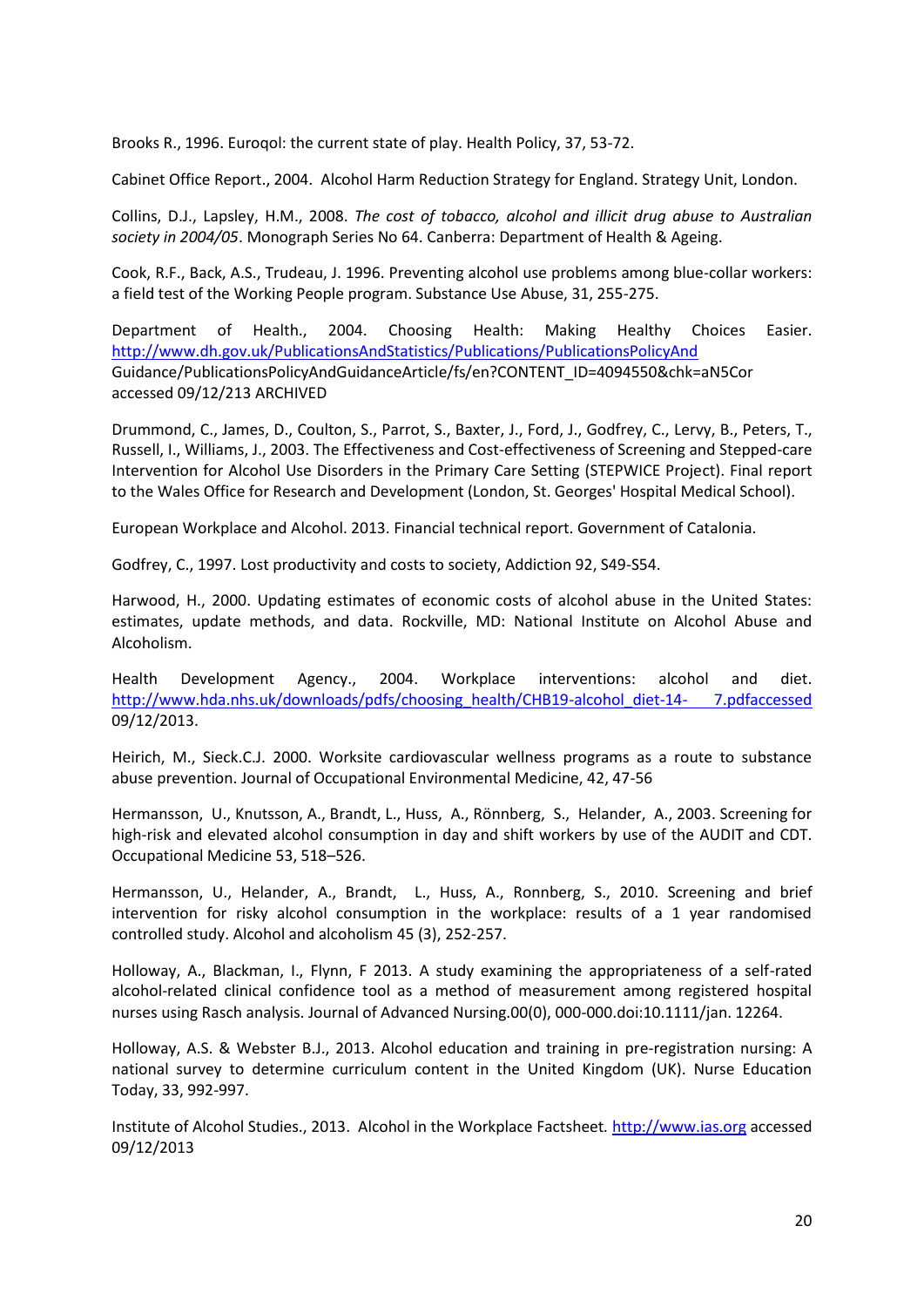Kaner, E.F., Dickinson, H.O., Beyer, F.R., Campbell, F., Schlesinger, C., Heather, N., Saunders, J.B., Burnand, B., Pienaar, E.D., 2007. Effectiveness of brief alcohol interventions in primary care populations. Cochrane Database of Systematic Review 2. Art. No.: CD004148. DOI: 10.1002/14651858.CD004148.pub3.

Kaner E, F., Bland, M., Cassidy, P., Coulton, S., Deluca, P., Drummond, C., Gilvarry, E., Godfrey, C., Heather, N., Myles, J., Newbury-Birch, D., Oyefeso, A., Parrott, S., Perryman, K., Phillips, T., Shenker, D., Shepherd. J., 2009. Screening and brief interventions for hazardous and harmful alcohol use in primary care: a cluster randomised controlled trial protocol. BMC Public Health 9 (287) doi:10.1186/1471-2458-9-287

Kind, P., Hardman, G., Macran, S., 1999. UK population norms for EQ-5D. Discussion Paper 172. Centre for Health Economics, University of York: York.

Koeppe, A., 2010. Good practice of Alcohol Prevention at the workplace – results of the EU Project FASE. AER Conference Barcelona, Spain 11 May.

Lapham, S.C., Gregory, C., McMillan, G. 2003. Impact of an alcohol misuse intervention for health care workers – 1.Frequency of binge drinking and desire to reduce alcohol use. Alcohol Alcohol, 38, 176-182.

Lock, C.A., Kaner, E., Lamont, S. Bond, S. 2002 A qualitative study of nurses' attitudes and practices regarding brief alcohol intervention in primary health care. Journal of Advanced Nursing, 39, 333- 342

Ludbrook, A., Godfrey, C., Wyness, L. 2002. Effective and cost effective measures to reduce alcohol misuse in Scotland: a literature review. Scottish Executive. Edinburgh.

Matano, R. A., Kloopman, C., Wanat, S. E., Winzelberg, A.J., Whitsell, S.D., Westrup, D et al. 2007. Journal of Sustance Abuse Treatment, 32, 71-80

Marmot, M., 2010 Fair society healthy lives. The Marmot Review. London.

McCambridge, J. Day, M. 2008. Randomized controlled trial of the effects of completing the Alcohol Use Disorders Identification Test questionnaire on self-reported hazardous drinking. Addiction, 103, 241-248.

Miller, W.R., Rollnick, S., 2002. Motivational interviewing: preparing people for change. 2nd ed. London: Guilford Press.

Moyer A, Finney J W, Swearingen C E, and Vergun P. 2002. Brief interventions for alcohol problems: a meta-analytic review of controlled investigations in treatment-seeking and non-treatment-seeking populations*.* Addiction 97 (3), 279-292.

National Institute for Health and Clinical Excellence., 2008. Guide to the methods of technology appraisal. NICE: London.

Nicholson, P.J., 2002. Occupational health in the European Union. Occupational Medicine 52 (2), 80- 84.

Nilsen, P., Holmqvist, M.,Hermansson, U. 2011. Alcohol prevention in Swedish occupational health care. Occupational Medicine, 61, 472-479

Office for National Statistics. 2006. Page 12, General Household Survey, 2006, Appendix A, Definitions and Terms.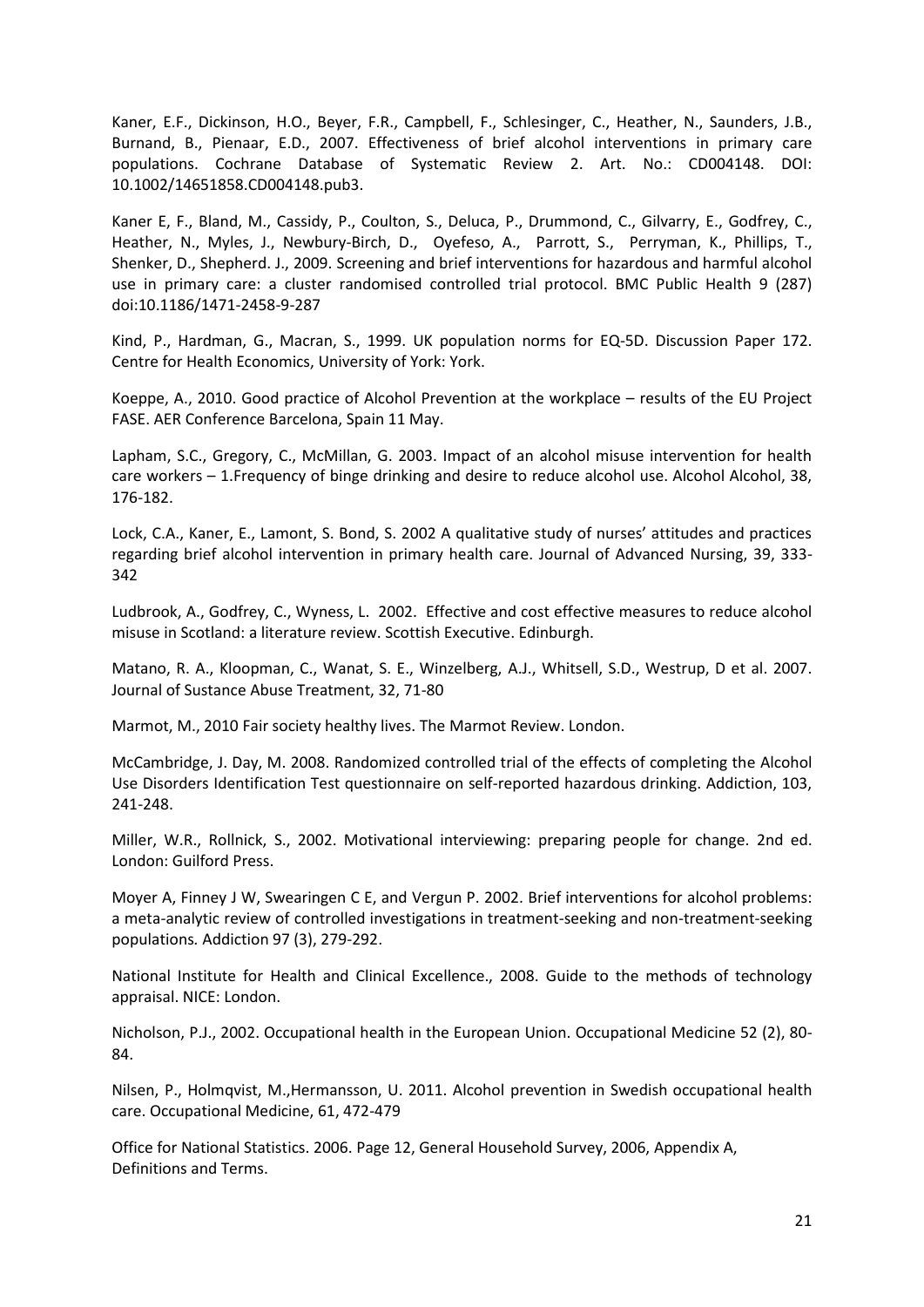[http://www.statistics.gov.uk/downloads/theme\\_compendia/GHS06/AppendixA2006.pdf](http://www.statistics.gov.uk/downloads/theme_compendia/GHS06/AppendixA2006.pdf) accessed 09/12/2013

Office for National Statistics., 2010. General Lifestyle Survey Overview: A report on the 2010 General Lifestyle Survey. London.

Owens, L., Gilmore, I.T., Pirmohamed, M., 2000. General Practice Nurses' Knowledge of Alcohol Use and Misuse: A questionnaire survey. Alcohol and Alcoholism, 35 (3), 259-262.

Pilkington, A., Graham, M.K., Cowie, H.A., Mulholland, R.E., Dempsey, S., Melrose, A.S., Hutchinson, P.A., 2002. Survey of Use of Occupational Health Support. Norwich:Crown.

Prochaska, J.O., DiClemente, C.C., 1984. The transtheoretical approach: Crossing traditional boundaries. Ch.3. Dow Jones-Irwin, Illinois.

Rehm, J., Patra, J., Popova, S. 2006. Alcohol-attributable mortality and potential years of life lost in Canada 2001: implications for prevention and policy. Addiction, 101: 373–384. doi: 10.1111/j.1360- 0443.2005.01338.x

Richmond, R., Kehoe, L., Heather, N., Wodak, A., 2000. Evaluation of a Workplace Brief Intervention for Excessive Alcohol Consumption: The Workscreen Project. Preventive Medicine 30, 51–63.

Robin, R., de Charro, F., 2001. EQ-5D: a measure of health status from the EuroQol Group. Ann Med 33, 337-343.

Roman, P.M., Blum, T.C., 1996. Alcohol: a review of the impact of worksite interventions on health and behavioural outcomes. American Journal of Health Promotion, 11, 135-149.

Roman, P.M., Blum, T.C., 2002. The workplace and alcohol problem prevention. Alcohol Research Health. 26 (1), 49-57.

Science Group of the Alcohol and Health Forum (2011) Alcohol, Work and Productivity: Scientific Opinion of the Science Group of the European Alcohol and Health Forum. Eurocare. European Alcohol Policy Alliance.

Scottish Executive, 2003. Improving Scotland's Health: the Challenge. The Stationery Office, Edinburgh.

Scottish Government, 2008. Changing Scotland's relationship with alcohol: a discussion paper on our strategic approach. http://www.scotland.gov.uk/Publications/2008/06/16084348/0 accessed 09/12/2013.

Scottish Government Social Research, 2010. The Societal Cost of Alcohol Misuse in Scotland for 2007. Scottish Government. Edinburgh

Thavorncharoensap, M., Teerawattananon. Y., Yothasamut. J., Lertpitakpong, C., Thitiboonsuwan, K., Neramitpitagkul, P., Chaikledkaew, U., 2010. The economic costs of alcohol consumption in Thailand 2006, BMC Public Health 10, 323 doi:10.1186/1471-2458-10-323

Varney, S.J., Guest, J.F., 2002. The annual societal cost of alcohol misuse in Scotland. Pharmacoeconomics 20 (13), 891-907.

Walters, S.T., Woodall, W. 2003. Mailed feedback reduces consumption among moderate drinkers who are employed. Preventative Science, 4, 287-294.